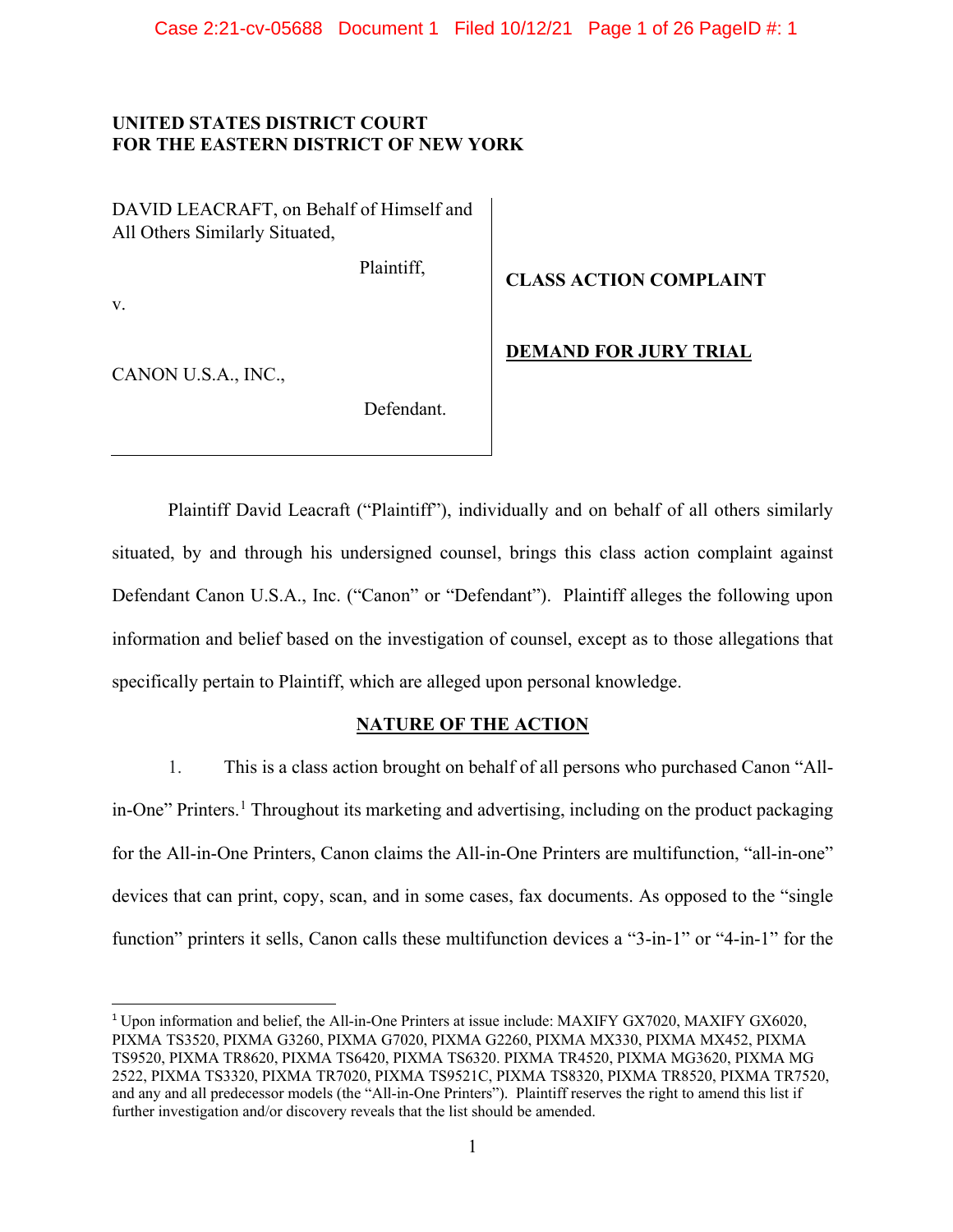#### Case 2:21-cv-05688 Document 1 Filed 10/12/21 Page 2 of 26 PageID #: 2

fact they purportedly provide three or four functions. In truth, the All-in-One Printers do not scan or fax documents when the devices have low or empty ink cartridges (the "Design Issue"), and Canon's advertising claims are false, misleading, and reasonably likely to deceive the public.

2. Canon does not represent or warn consumers that ink is a necessary component in order to scan or fax documents. As a result, consumers are forced to incur unexpected and unnecessary burden and expense in the form of ink purchases or in the alternative be unable to scan or fax documents using the so-called all-in-one device.

3. Canon knew, or should have known, that its representations and advertisements regarding the All-in-One Printers were false and misleading, and that they failed to disclose material information.

4. If Plaintiff knew that the All-in-One Printers suffered from the Design Issue, he would not have purchased an All-in-One Printer on the same terms, if at all.

5. Purchasers of All-in-One Printers have been harmed as a result of Canon's false representations and omissions. In addition to monetary damages, Plaintiff seeks injunctive relief requiring Canon to immediately cease the misleading advertising and marketing campaign and engage in a corrective campaign to inform consumers of the use of misleading advertising.

6. Plaintiff's claims are brought as a class action, pursuant to Federal Rule of Civil Procedure 23, on behalf of himself and all other similarly situated persons. Plaintiff seeks relief in this action individually and on behalf of purchasers of the All-in-One Printers for violations of New York General Business Law §§ 349-350 ("GBL"), breach of express warranties, and for unjust enrichment.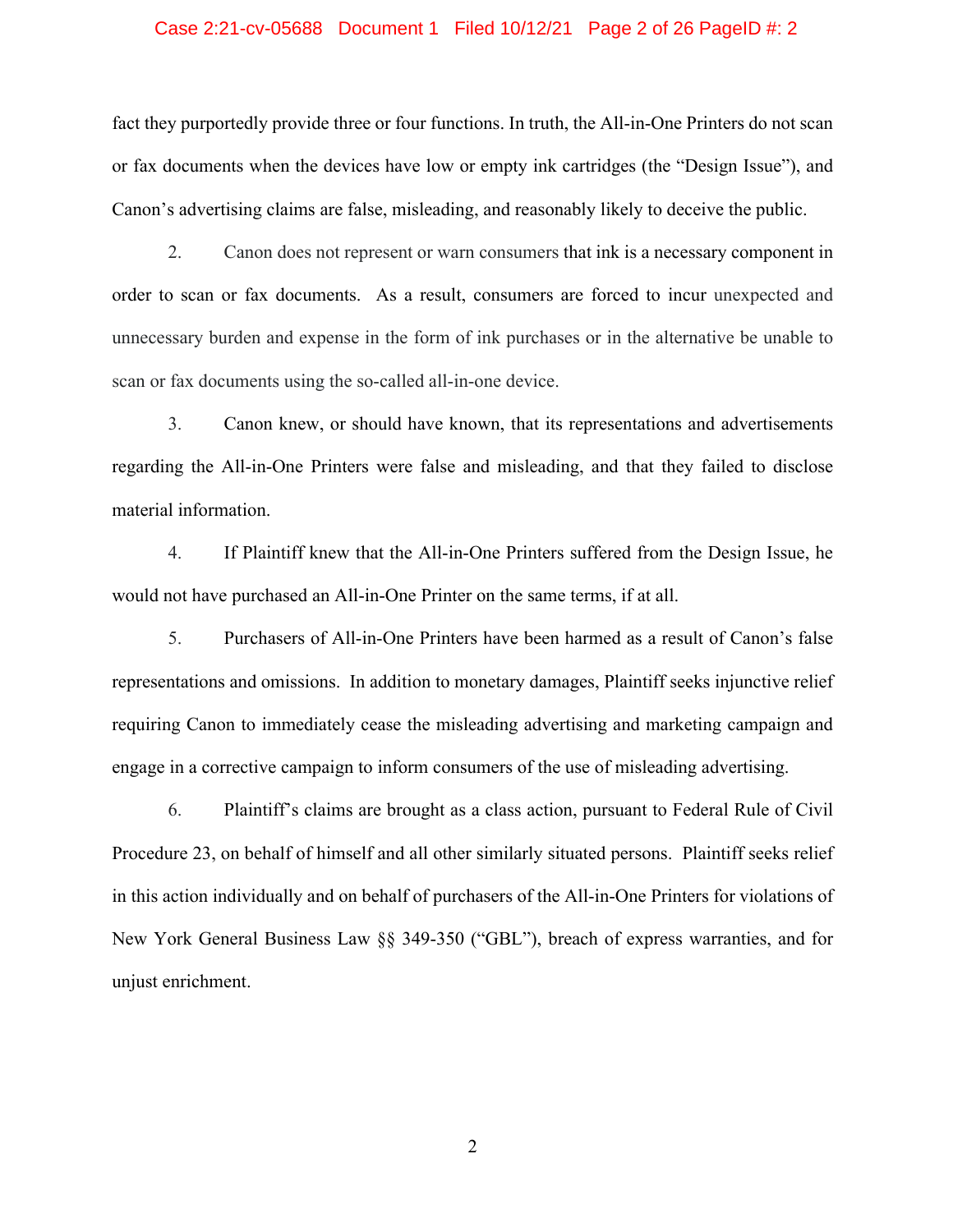#### **PARTIES**

7. Plaintiff Leacraft is a resident of Queens, New York. In or about March of 2021, Plaintiff Leacraft purchased a Canon PIXMA MG2522 All-in-One Printer from a Walmart retail store located in East Meadow, New York. Plaintiff Leacraft purchased the Canon PIXMA MG2522 All-in-One Printer to use for its advertised scanning purposes. After purchasing and using the device, he learned that the device does not function as a scanner if the ink cartridges are low or empty. Plaintiff Leacraft suffered injury and was damaged as a result of Canon's conduct at issue. Plaintiff Leacraft would not have purchased the device or would not have paid as much for it had he known that he would have to maintain ink in the device in order to scan documents. Plaintiff Leacraft may purchase a Canon All-in-One Printer again in the future should Canon continue to advertise a product as all-in-one; he would think it meant Canon fixed the issue.

8. Defendant Canon is a New York corporation, with its principal place of business in Melville, New York. Canon is a wholly-owned subsidiary of Canon, Inc., a Japanese corporation, through which it designs, manufactures, and/or distributes consumer electronics products, including the All-in-One Printers at issue as well as ink cartridges for the All-in-One Printers at issue.

9. Through Canon's extensive sales, the public has come to recognize CANONbrand equipment as being of excellent quality and reputation. By reason of their continued and extensive sales, advertising and promotion, CANON-brand equipment, including the All-in-One Printers at issue, enjoy an excellent reputation among the public. Indeed, the CANON mark is a symbol of substantial goodwill among consumers. Accordingly, consumers trust and rely on Canon's marketing and advertising, and reasonably believe that it is truthful and non-deceptive.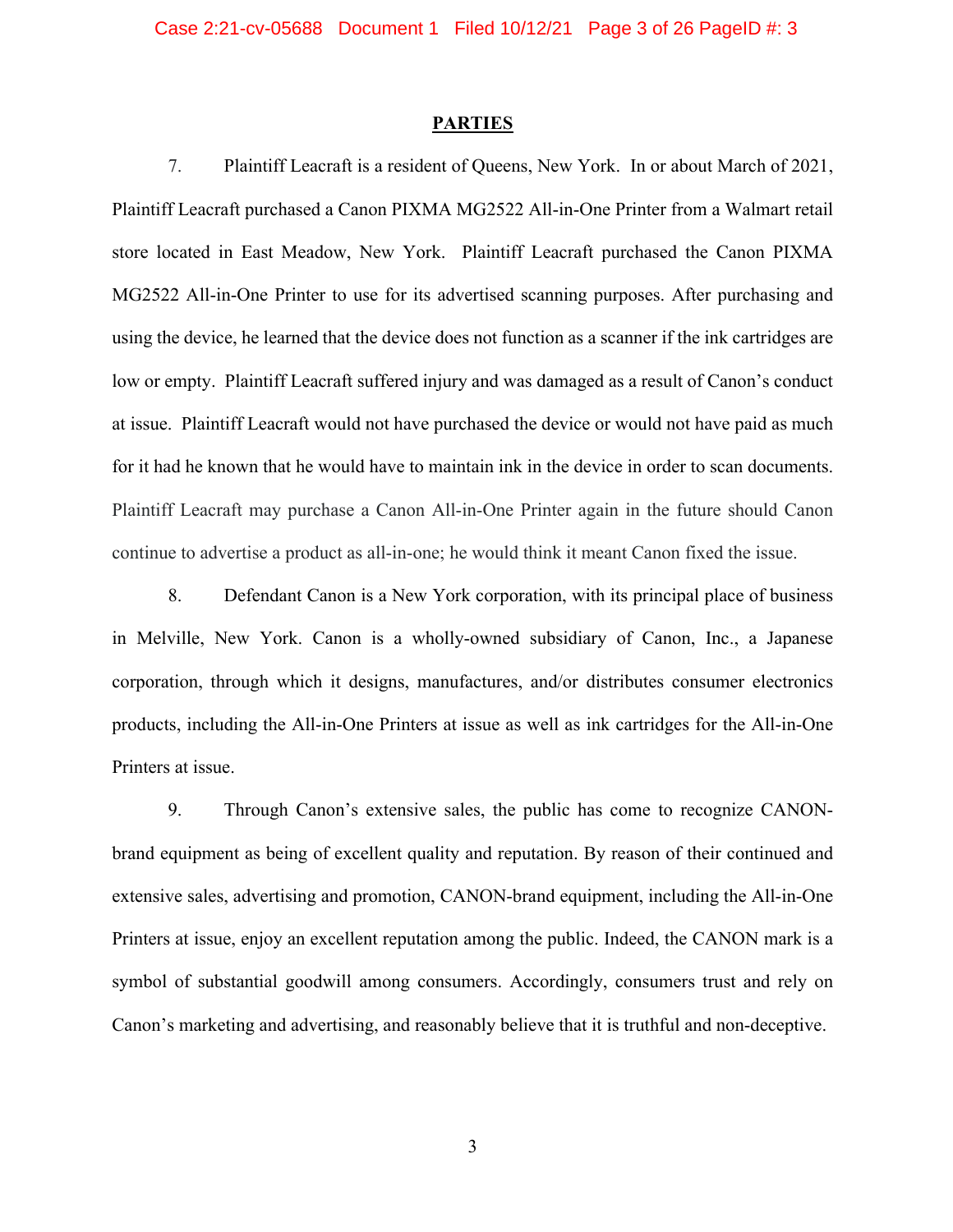#### **JURISDICTION AND VENUE**

10. This Court has jurisdiction over this action pursuant to 28 U.S.C. § 1332(d) because there are more than 100 Class members; the aggregate amount in controversy exceeds \$5,000,000.00, exclusive of interest, fees, and costs; and at least one Class member is a citizen of a state different from at least one Defendant.

11. This Court has personal jurisdiction over Defendant because Defendant is headquartered in the state of New York, regularly conducts business in this District, and has extensive contacts with this forum.

12. Venue is proper in this District pursuant to 28 U.S.C. § 1391 because Defendant is headquartered in this District, and Defendant transacts substantial business in this District.

### **COMMON FACTUAL ALLEGATIONS**

#### **A. Canon's All-in-One Printers**

13. For decades, Canon has imported, marketed, distributed, and sold a wide range of printing, photographic, and imaging equipment and related goods bearing the CANON trademark to persons and entities throughout the United States. This equipment includes the All-in-One Printers at issue, and these related goods include CANON-branded ink cartridges for the All-in-One Printers at issue.

14. Canon's All-in-One Printers are devices marketed and sold as having three core functions: printing, copying, and scanning. Certain of the All-in-One Printers have an added fax capability feature.

15. Throughout its marketing and advertising, Canon promotes and promises that the All-in-One Printers provide scanning and faxing as main features and functions. Canon asserts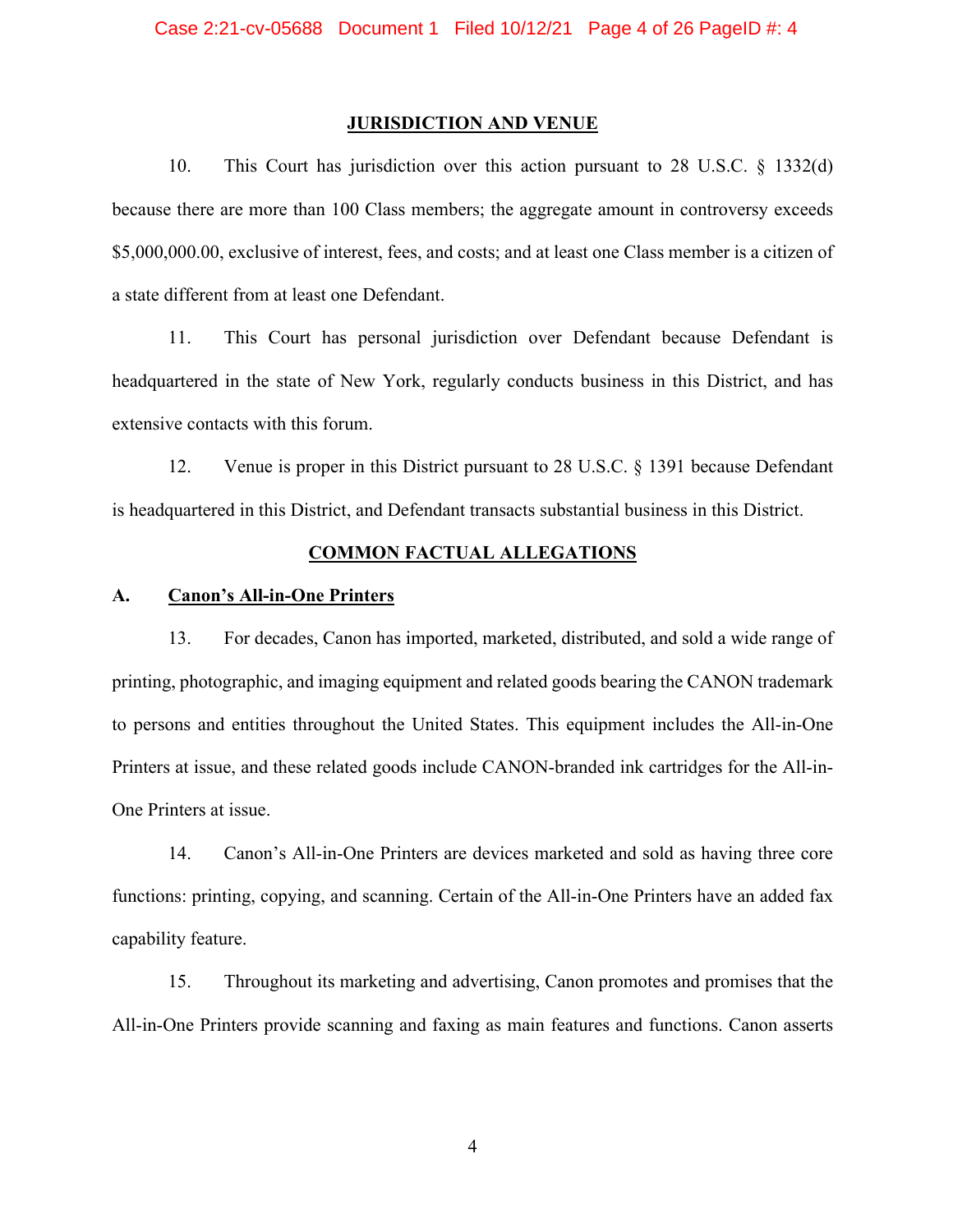#### Case 2:21-cv-05688 Document 1 Filed 10/12/21 Page 5 of 26 PageID #: 5

that consumers should pay extra to purchase these multi-function devices over "single function" devices.

16. For example, on its website, Canon explains what consumers should consider and why consumers should purchase a Canon single function printer versus a Canon all-in-one:

Single function or all-in-one

Do you need your printer for just printing purposes, or will you need it for scanning and copying – maybe even faxing – as well? Single-function printers are exactly what the name suggests: their sole job is to print. Multifunction printers (MFPs) – or All-in-Ones  $(AIO)$ ,  $3-in-1$ -,  $4-in-1$  – come with scanning and copying capabilities (and, in some cases, faxing). If you anticipate needing these capabilities down the road, it may be worth paying a little more up front for the increased functionality.[2](#page-4-0)

17. At its retail website, [www.shop.use.canon.com,](http://www.shop.use.canon.com/) Canon provides a "filter by option so consumers can narrow down the number of printers they might wish to consider purchasing. Among these filters that Canon uses is one it calls "CORE FEATURES." These socalled core features to filter by are: (1) Print, (2) Copy, (3) Scan, (4) ADF (auto document feeder), and (5) Fax. Another filter by option Canon provides to consumers looking to purchase a printer is "PRINTER FUNCTIONS." These so-called printer functions to filter by are: (1) Print Only, (2) Print, Copy, Fax, ([3](#page-4-1)) Print, Scan, Copy, and (4) Print, Scan, Copy, Fax. $3$ 

18. Canon states the functionalities of the All-in-One Printers on the product packaging for each device. For example, on the product packaging of the PIXMA MG2522, Canon represents on each panel of the box that the device functions as a scanner.

<span id="page-4-0"></span><sup>2</sup> *Choosing the Best Home Printer for You*, CANON[, https://www.canon.ca/en/Articles/2020/Choosing-Best-](https://www.canon.ca/en/Articles/2020/Choosing-Best-Home-Printer-for-You)[Home-Printer-for-You](https://www.canon.ca/en/Articles/2020/Choosing-Best-Home-Printer-for-You) (last visited on October 11, 2021).

<span id="page-4-1"></span><sup>3</sup> *Shop – Home & Office Printers*, CANON,<https://shop.usa.canon.com/shop/en/catalog/home-and-office-printers> (last visited Oct. 11, 2021).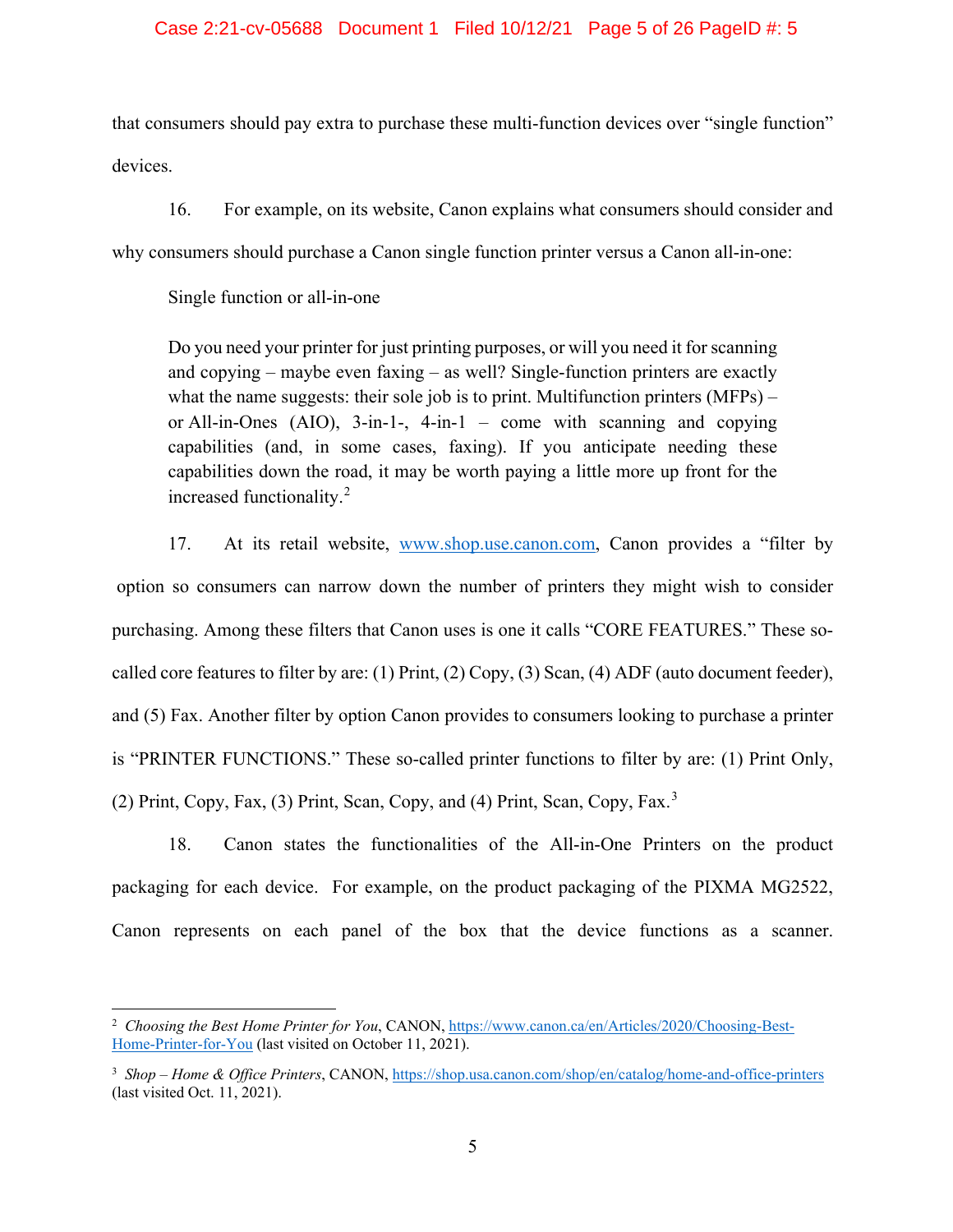# Case 2:21-cv-05688 Document 1 Filed 10/12/21 Page 6 of 26 PageID #: 6

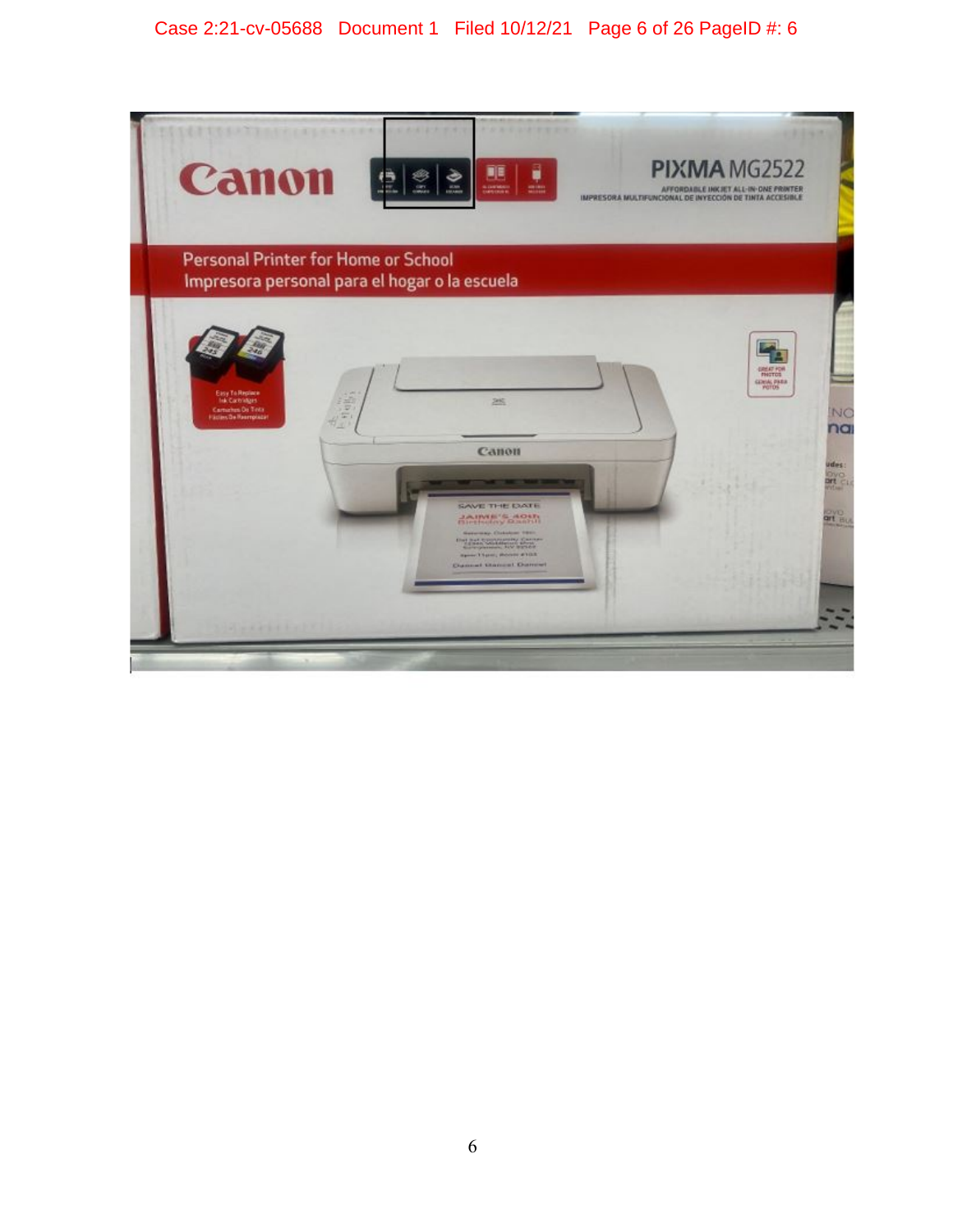Case 2:21-cv-05688 Document 1 Filed 10/12/21 Page 7 of 26 PageID #: 7



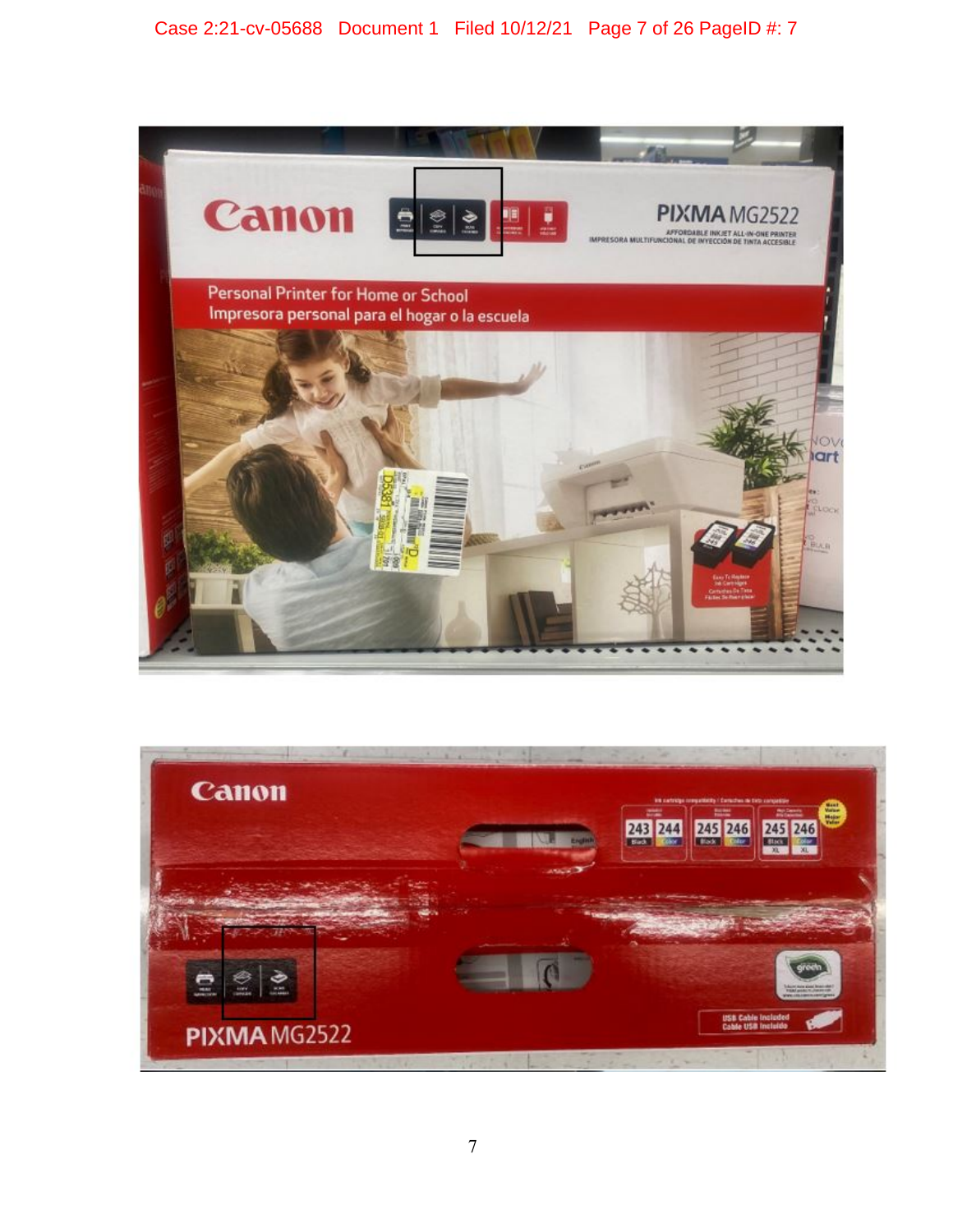

19. On its website, Canon makes similar representations that its All-in-One Printers have core features that include scanning and faxing. For example, on the webpages for various All-in-One Printers, Canon states: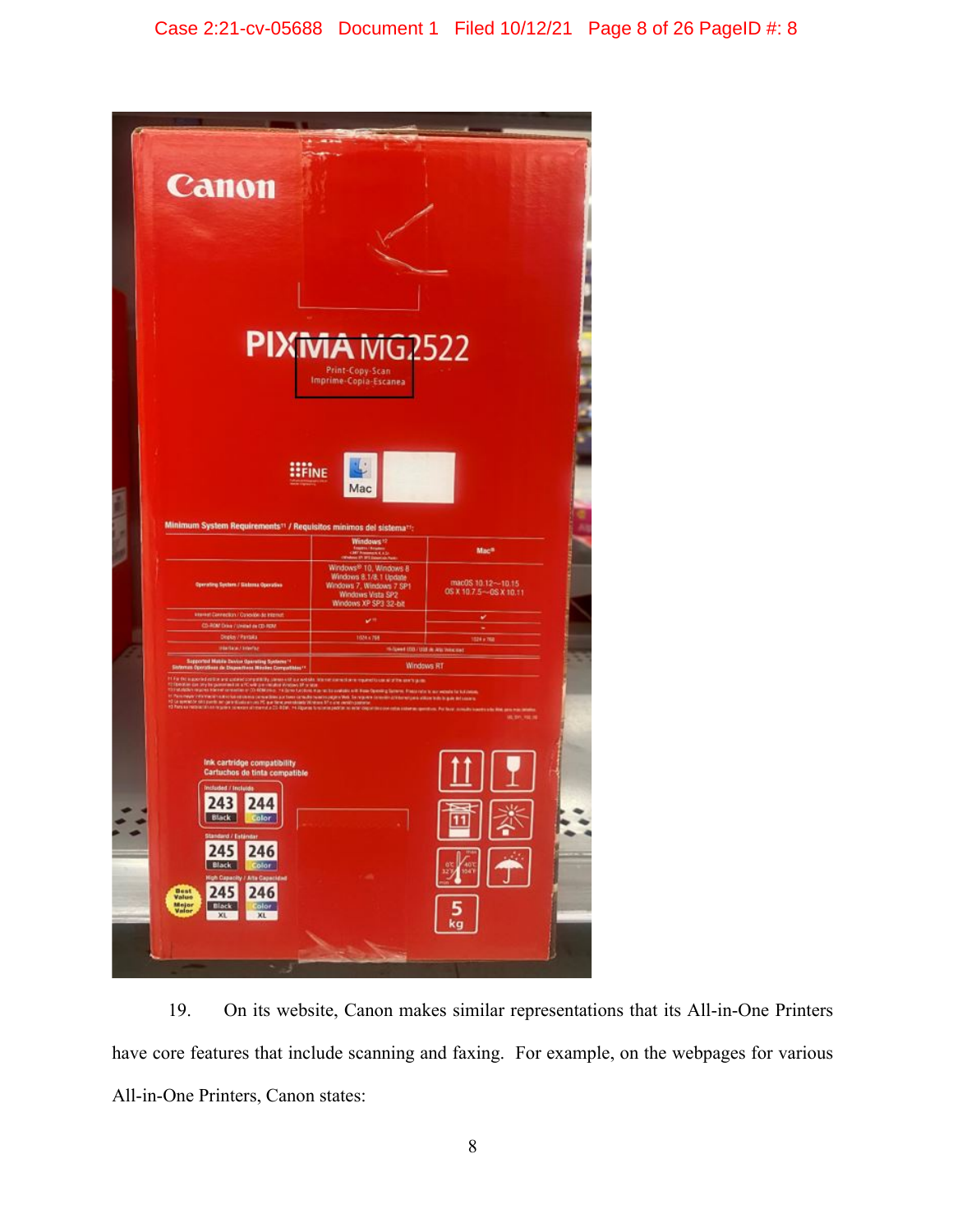• "Versatile Printing, Copying & Scanning"<sup>[4](#page-8-0)</sup>

• "Simply print, copy, and scan with the PIXMA TS3520 Wireless All-in-One Printer."<sup>[5](#page-8-1)</sup>

• "Whether it's printing documents and reports, or faxing and scanning, the PIXMA TR8620 is the ultimate compact home office printer that's big on performance and productivity."[6](#page-8-2)

• "The TR7020 can handle a variety of tasks with ease, from scanning a signed

contract with the ADF to printing homework assignments from virtual classrooms."[7](#page-8-3)

x "It's made to handle large workloads efficiently from printing, scanning and faxing

documents quickly."[8](#page-8-4)

20. On Amazon.com, Canon makes similar representations that its All-in-One Printers

have core features that include scanning and faxing:

x Canon PIXMA MG Series All-in-One Color Inkjet Printer - 3-in-1 Print, Scan, and

 $Copy.<sup>9</sup>$  $Copy.<sup>9</sup>$  $Copy.<sup>9</sup>$ 

[https://shop.usa.canon.com/shop/en/catalog/pixma-ts3520-wireless-all-in-one-printer-](https://shop.usa.canon.com/shop/en/catalog/pixma-ts3520-wireless-all-in-one-printer-black?gclsrc=aw.ds&gclid=CjwKCAjw3_KIBhA2EiwAaAAlisFs_h5h7n5fG54KfO8UAM038aYR0sIKO2i7kWGYJJBeWfOu1Xb-JxoC81YQAvD_BwE)

<span id="page-8-5"></span><sup>9</sup> *Canon PIXMA MG Series All-in-One Color Inkjet Printer*, AMAZON, [https://www.amazon.com/Canon-PIXMA-Color-Inkjet-](https://www.amazon.com/Canon-PIXMA-Color-Inkjet-Printer/dp/B08R3WHWV9/ref=sr_1_1_sspa?dchild=1&keywords=canon+pixma+mg2522&qid=1633961120&sr=8-1-%20spons&psc=1&spLa=ZW5jcnlwdGVkUXVhbGlmaWVyPUEzSkI1MFFNSVJQWUpMJmVuY3J5cHRlZElkPUExMDE5MTQyMjFEN1Q2R1cxNUhBMSZlbmNyeXB0ZWRBZElkPUEwODc0NjgyMlVQRE9QVk5SUzRPVCZ3aWRnZXROYW1lPXNwX2F0ZiZhY3Rpb249Y2xpY2tSZWRpcmVjdCZkb05vdExvZ0NsaWNrPXRydWU=)

<span id="page-8-0"></span><sup>4</sup> *Shop - PIXMA TS9520 Wireless,* CANON,<https://shop.usa.canon.com/shop/en/catalog/pixma-ts9520-wireless> (last visited Oct. 11, 2021).

<span id="page-8-1"></span><sup>5</sup> *Shop - PIXMA TS3520 Wireless All-in-One Printer Black*, CANON,

[black?gclsrc=aw.ds&gclid=CjwKCAjw3\\_KIBhA2EiwAaAAlisFs\\_h5h7n5fG54KfO8UAM038aYR0sIKO2i7kWG](https://shop.usa.canon.com/shop/en/catalog/pixma-ts3520-wireless-all-in-one-printer-black?gclsrc=aw.ds&gclid=CjwKCAjw3_KIBhA2EiwAaAAlisFs_h5h7n5fG54KfO8UAM038aYR0sIKO2i7kWGYJJBeWfOu1Xb-JxoC81YQAvD_BwE) [YJJBeWfOu1Xb-JxoC81YQAvD\\_BwE](https://shop.usa.canon.com/shop/en/catalog/pixma-ts3520-wireless-all-in-one-printer-black?gclsrc=aw.ds&gclid=CjwKCAjw3_KIBhA2EiwAaAAlisFs_h5h7n5fG54KfO8UAM038aYR0sIKO2i7kWGYJJBeWfOu1Xb-JxoC81YQAvD_BwE) (last visited Oct. 11, 2021).

<span id="page-8-2"></span><sup>6</sup> *Shop - PIXMA TR8620*, CANON,<https://shop.usa.canon.com/shop/en/catalog/pixma-tr8620> (last visited Oct. 11, 2021).

<span id="page-8-3"></span><sup>7</sup> *Shop - PIXMA TR7020 Black*, CANON[, https://shop.usa.canon.com/shop/en/catalog/pixma-tr7020-black](https://shop.usa.canon.com/shop/en/catalog/pixma-tr7020-black) (last visited Oct. 11, 2021).

<span id="page-8-4"></span><sup>8</sup> *Shop -PIXMA TR7520 Wireless*, CANON[, https://shop.usa.canon.com/shop/en/catalog/pixma-tr7520-wireless](https://shop.usa.canon.com/shop/en/catalog/pixma-tr7520-wireless-home-office-all-in-one-printer)[home-office-all-in-one-printer](https://shop.usa.canon.com/shop/en/catalog/pixma-tr7520-wireless-home-office-all-in-one-printer) (last visited Oct. 11, 2021).

[Printer/dp/B08R3WHWV9/ref=sr\\_1\\_1\\_sspa?dchild=1&keywords=canon+pixma+mg2522&qid=1633961120&sr=](https://www.amazon.com/Canon-PIXMA-Color-Inkjet-Printer/dp/B08R3WHWV9/ref=sr_1_1_sspa?dchild=1&keywords=canon+pixma+mg2522&qid=1633961120&sr=8-1-%20spons&psc=1&spLa=ZW5jcnlwdGVkUXVhbGlmaWVyPUEzSkI1MFFNSVJQWUpMJmVuY3J5cHRlZElkPUExMDE5MTQyMjFEN1Q2R1cxNUhBMSZlbmNyeXB0ZWRBZElkPUEwODc0NjgyMlVQRE9QVk5SUzRPVCZ3aWRnZXROYW1lPXNwX2F0ZiZhY3Rpb249Y2xpY2tSZWRpcmVjdCZkb05vdExvZ0NsaWNrPXRydWU=) [8-1-](https://www.amazon.com/Canon-PIXMA-Color-Inkjet-Printer/dp/B08R3WHWV9/ref=sr_1_1_sspa?dchild=1&keywords=canon+pixma+mg2522&qid=1633961120&sr=8-1-%20spons&psc=1&spLa=ZW5jcnlwdGVkUXVhbGlmaWVyPUEzSkI1MFFNSVJQWUpMJmVuY3J5cHRlZElkPUExMDE5MTQyMjFEN1Q2R1cxNUhBMSZlbmNyeXB0ZWRBZElkPUEwODc0NjgyMlVQRE9QVk5SUzRPVCZ3aWRnZXROYW1lPXNwX2F0ZiZhY3Rpb249Y2xpY2tSZWRpcmVjdCZkb05vdExvZ0NsaWNrPXRydWU=) 

[spons&psc=1&spLa=ZW5jcnlwdGVkUXVhbGlmaWVyPUEzSkI1MFFNSVJQWUpMJmVuY3J5cHRlZElkPUE](https://www.amazon.com/Canon-PIXMA-Color-Inkjet-Printer/dp/B08R3WHWV9/ref=sr_1_1_sspa?dchild=1&keywords=canon+pixma+mg2522&qid=1633961120&sr=8-1-%20spons&psc=1&spLa=ZW5jcnlwdGVkUXVhbGlmaWVyPUEzSkI1MFFNSVJQWUpMJmVuY3J5cHRlZElkPUExMDE5MTQyMjFEN1Q2R1cxNUhBMSZlbmNyeXB0ZWRBZElkPUEwODc0NjgyMlVQRE9QVk5SUzRPVCZ3aWRnZXROYW1lPXNwX2F0ZiZhY3Rpb249Y2xpY2tSZWRpcmVjdCZkb05vdExvZ0NsaWNrPXRydWU=) [xMDE5MTQyMjFEN1Q2R1cxNUhBMSZlbmNyeXB0ZWRBZElkPUEwODc0NjgyMlVQRE9QVk5SUzRPVCZ](https://www.amazon.com/Canon-PIXMA-Color-Inkjet-Printer/dp/B08R3WHWV9/ref=sr_1_1_sspa?dchild=1&keywords=canon+pixma+mg2522&qid=1633961120&sr=8-1-%20spons&psc=1&spLa=ZW5jcnlwdGVkUXVhbGlmaWVyPUEzSkI1MFFNSVJQWUpMJmVuY3J5cHRlZElkPUExMDE5MTQyMjFEN1Q2R1cxNUhBMSZlbmNyeXB0ZWRBZElkPUEwODc0NjgyMlVQRE9QVk5SUzRPVCZ3aWRnZXROYW1lPXNwX2F0ZiZhY3Rpb249Y2xpY2tSZWRpcmVjdCZkb05vdExvZ0NsaWNrPXRydWU=) [3aWRnZXROYW1lPXNwX2F0ZiZhY3Rpb249Y2xpY2tSZWRpcmVjdCZkb05vdExvZ0NsaWNrPXRydWU=](https://www.amazon.com/Canon-PIXMA-Color-Inkjet-Printer/dp/B08R3WHWV9/ref=sr_1_1_sspa?dchild=1&keywords=canon+pixma+mg2522&qid=1633961120&sr=8-1-%20spons&psc=1&spLa=ZW5jcnlwdGVkUXVhbGlmaWVyPUEzSkI1MFFNSVJQWUpMJmVuY3J5cHRlZElkPUExMDE5MTQyMjFEN1Q2R1cxNUhBMSZlbmNyeXB0ZWRBZElkPUEwODc0NjgyMlVQRE9QVk5SUzRPVCZ3aWRnZXROYW1lPXNwX2F0ZiZhY3Rpb249Y2xpY2tSZWRpcmVjdCZkb05vdExvZ0NsaWNrPXRydWU=) (last visited Oct. 11, 2021).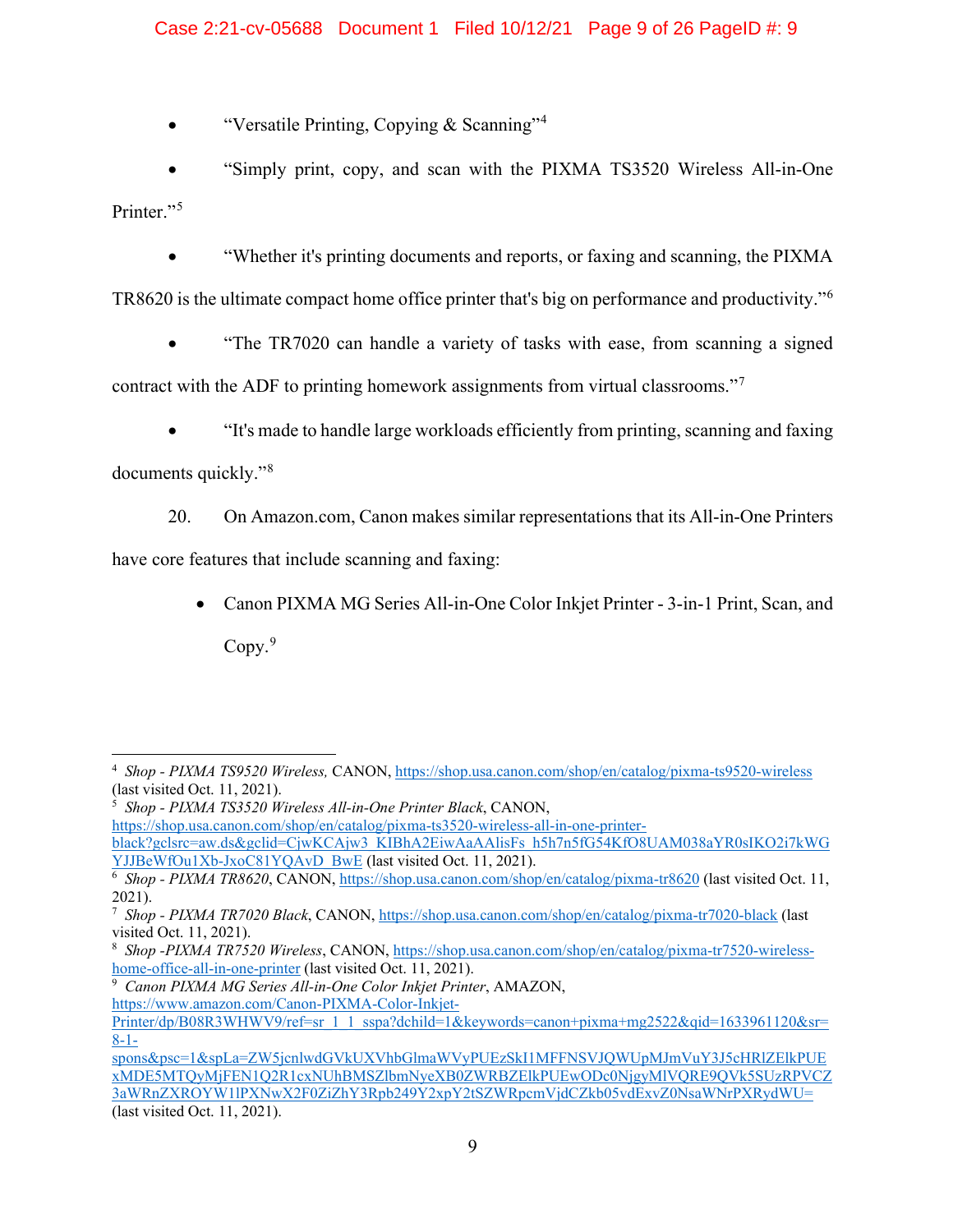- Copy and scan multi-page documents fast and easy with the 35-sheet compact Auto Document Feeder (ADF).<sup>[10](#page-9-0)</sup>
- When you need a home office printer that can handle all your work needs from documents, reports, faxing and scanning to your home needs like printing homework assignments, concert tickets and family photos - the PIXMA TR8520 has you covered.<sup>[11](#page-9-1)</sup>
- Rapid document printing, copying, and scanning and a borderless 4"x6" photo in approximately 45 seconds.<sup>[12](#page-9-2)</sup>

21. Accordingly, two of the core and main functions of the All-in-One Printers are the scan and fax capabilities, and Canon systematically markets and represents that the All-in-One Printers function as scanners and fax machines under all customary and usual circumstances.

# **B. The All-in-One Printers Are Packaged and Sold to Purchasers With Scanning and Faxing Capabilities Which are Tied to the Availability of Ink in the Devices**

22. The All-in-One Printers do not work as warranted, labeled, and advertised.

23. A document scanner is a device that electronically copies content from printed pages and turns it into a computer file.

<span id="page-9-0"></span><sup>10</sup> *Canon TR7020 All-In-One Wireless Printer For Home Use, Black*, AMAZON, [https://www.amazon.com/Canon-TR7020-Wireless-Printer-](https://www.amazon.com/Canon-TR7020-Wireless-Printer-Black/dp/B08FF1JJHT/ref=sr_1_2?dchild=1&keywords=PIXMA+TR7020&qid=1633961310&sr=8-2)

[Black/dp/B08FF1JJHT/ref=sr\\_1\\_2?dchild=1&keywords=PIXMA+TR7020&qid=1633961310&sr=8-2](https://www.amazon.com/Canon-TR7020-Wireless-Printer-Black/dp/B08FF1JJHT/ref=sr_1_2?dchild=1&keywords=PIXMA+TR7020&qid=1633961310&sr=8-2) (last visited Oct. 11, 2021).

<span id="page-9-1"></span><sup>11</sup> *Canon TR8520 All-In-One Printer For Home Office*, AMAZON[, https://www.amazon.com/Canon-Wireless-](https://www.amazon.com/Canon-Wireless-Printing-Document-AirPrint/dp/B074VFW3VX/ref=sr_1_3?dchild=1&keywords=PIXMA+TR8520&qid=1633961851&sr=8-3)[Printing-Document-](https://www.amazon.com/Canon-Wireless-Printing-Document-AirPrint/dp/B074VFW3VX/ref=sr_1_3?dchild=1&keywords=PIXMA+TR8520&qid=1633961851&sr=8-3)

[AirPrint/dp/B074VFW3VX/ref=sr\\_1\\_3?dchild=1&keywords=PIXMA+TR8520&qid=1633961851&sr=8-3](https://www.amazon.com/Canon-Wireless-Printing-Document-AirPrint/dp/B074VFW3VX/ref=sr_1_3?dchild=1&keywords=PIXMA+TR8520&qid=1633961851&sr=8-3) (last visited Oct. 11, 2021).

<span id="page-9-2"></span><sup>12</sup> *Canon PIXMA MX330 Inkjet All-In-One Printer*, AMAZON, [https://www.amazon.com/Canon-PIXMA-MX330-](https://www.amazon.com/Canon-PIXMA-MX330-Inkjet-Printer/dp/B001R4C5VK) [Inkjet-Printer/dp/B001R4C5VK](https://www.amazon.com/Canon-PIXMA-MX330-Inkjet-Printer/dp/B001R4C5VK) (last visited Oct. 11, 2021).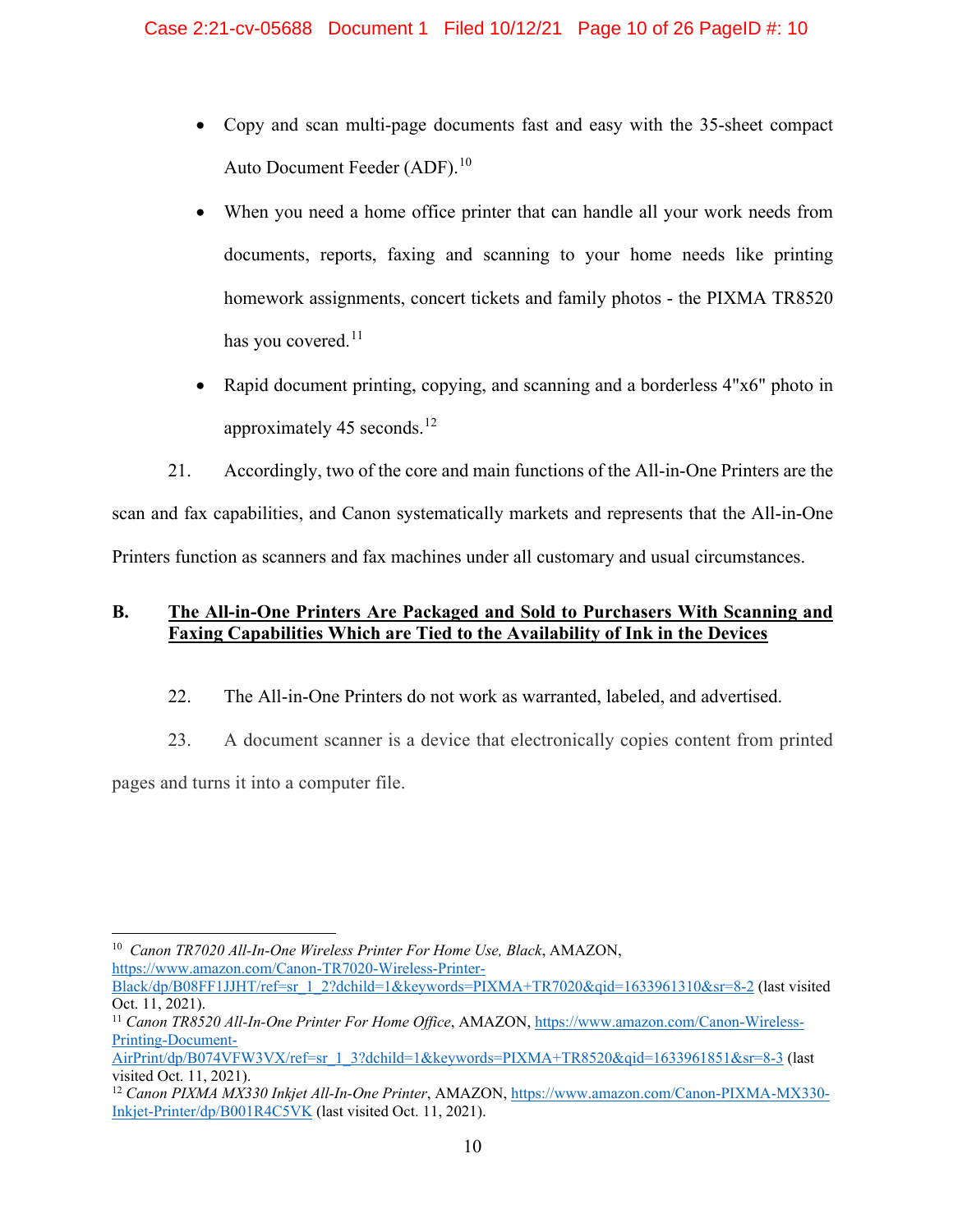#### Case 2:21-cv-05688 Document 1 Filed 10/12/21 Page 11 of 26 PageID #: 11

24. Scanners operate by projecting light at a document being digitized and directing the reflected light through a series of mirrors and lenses onto a photosensitive element.<sup>13</sup> In most scanners, this sensitive element is an electronic, light-sensing integrated circuit known as a charged coupled device (CCD).<sup>[14](#page-10-1)</sup> Light-sensitive receptors arrayed along the CCD convert levels of brightness into electronic signals that are then processed into a digital image.[15](#page-10-2)



25. Ink is not a necessary component to scan a document.

26. However, the All-in-One Printers are packaged and sold to purchasers in a manner which requires the devices to contain ink in order to scan documents. The All-in-One Printers do not function as scanners if the devices have low or empty ink cartridges.

27. Ink is not a necessary component to fax a document.

28. However, the All-in-One Printers are packaged and sold to purchasers in a manner which requires the devices to contain ink in order to fax documents. The All-in-One Printers do not function as fax machines if the devices have low or empty ink cartridges.

<span id="page-10-0"></span><sup>13</sup> *Different Types of Scanners*, ELECTRICALVOICE<https://electricalvoice.com/types-of-scanner/> (last visited Oct. 11, 2021). <sup>14</sup> *Id.*

<span id="page-10-2"></span><span id="page-10-1"></span><sup>15</sup> *Id.*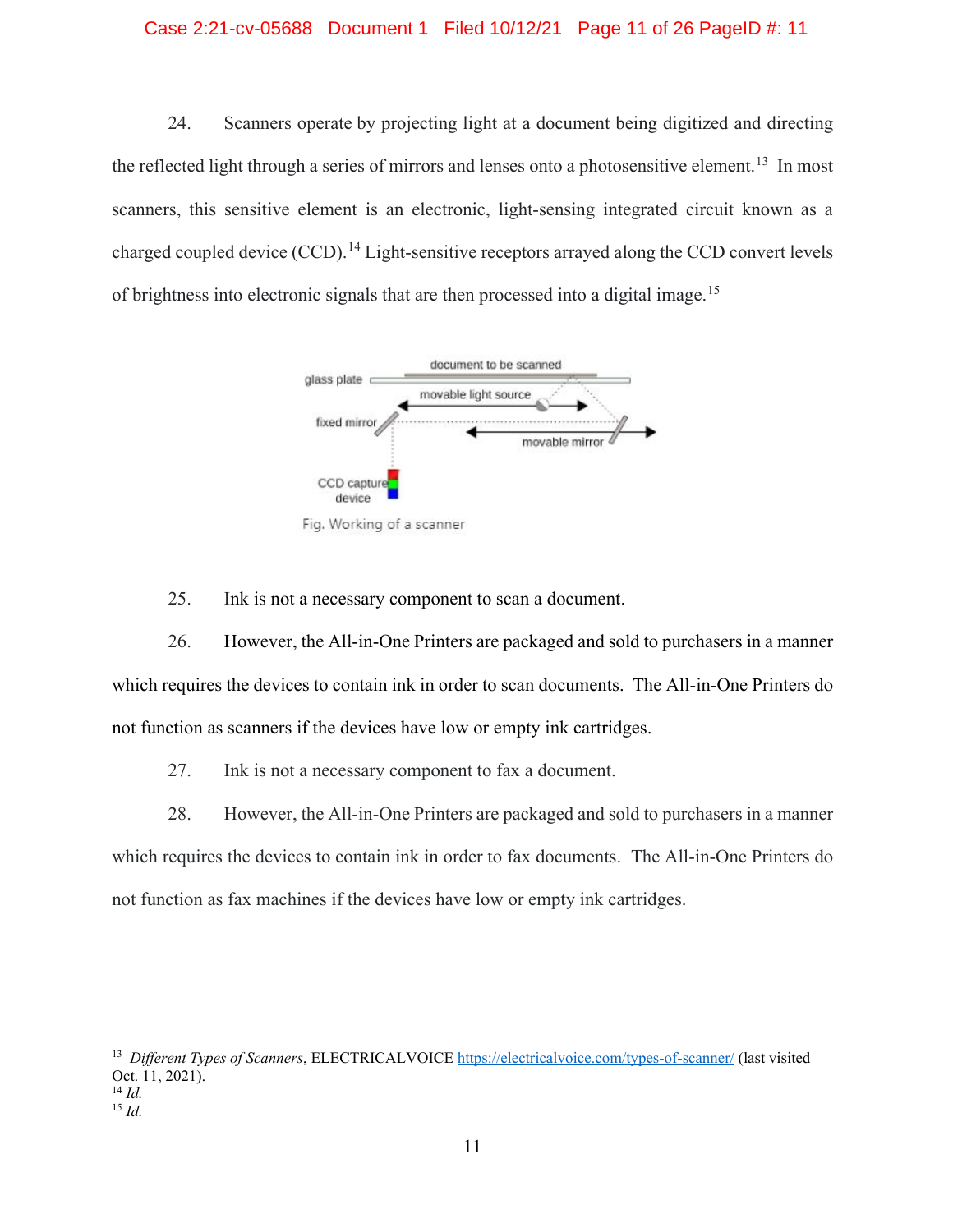#### Case 2:21-cv-05688 Document 1 Filed 10/12/21 Page 12 of 26 PageID #: 12

29. In other words, if consumers wish to use either of two of the main functions of the device, Canon forces consumers to purchase ink cartridges whether or not they intend to use ink or want to print documents.

30. As a result, consumers must incur unexpected and unnecessary burden and expense by purchasing ink cartridges, or in the alternative be unable to scan or fax documents using the so-called multifunction, all-in-one device.

31. Canon fails to disclose to purchasing consumers that the All-in-One Printers suffer from the Design Issue.

32. Canon has known for years that its representations and advertisements regarding the All-in-One Printers being multifunction devices were false and misleading, and that it fails to disclose material information to consumers.

33. For example, since at least 2015, consumers have been posting on Canon's Community webpage about their scanners not functioning when their ink cartridges are low or empty.<sup>16</sup> In January of 2015, the following complaint was posted on the Canon Community webpage: "I have a MX330. Works great otherwise but if I run out of colour ink or remove an ink cartridge it wont scan. I'm SCANNING. why does this affect scanning. It shouldn't."<sup>[17](#page-11-1)</sup>

34. In response to the consumer's complaint, a Canon representative replied, "The printer requires that both ink cartridges be installed in the printer in order to scan, even if they are low or out of ink. In addition, when an error condition is present on the printer (such as being out of ink), other functions of the unit will not be able to be performed until that issue is addressed."[18](#page-11-2)

[https://community.usa.canon.com/t5/forums/searchpage/tab/message?filter=location&q=scan+without+ink&locatio](https://community.usa.canon.com/t5/forums/searchpage/tab/message?filter=location&q=scan+without+ink&location=forum-board:faxing&sort_by=-topicPostDate&collapse_discussion=true) [n=forum-board%3Afaxing&sort\\_by=-topicPostDate&collapse\\_discussion=true](https://community.usa.canon.com/t5/forums/searchpage/tab/message?filter=location&q=scan+without+ink&location=forum-board:faxing&sort_by=-topicPostDate&collapse_discussion=true) (last visited Oct. 11, 2021).

<span id="page-11-0"></span><sup>16</sup> *Canon Community - Forums*, CANON,

<span id="page-11-1"></span><sup>17</sup> *Canon Community - Printer/Multifunction Support*, CANON, [https://community.usa.canon.com/t5/Printer-](https://community.usa.canon.com/t5/Printer-Multifunction-Support/scanner-wont-work-without-all-printer-cartridges-installed/td-p/130650)[Multifunction-Support/scanner-wont-work-without-all-printer-cartridges-installed/td-p/130650](https://community.usa.canon.com/t5/Printer-Multifunction-Support/scanner-wont-work-without-all-printer-cartridges-installed/td-p/130650) (last visited Oct. 11, 2021).

<span id="page-11-2"></span><sup>18</sup> *Id.*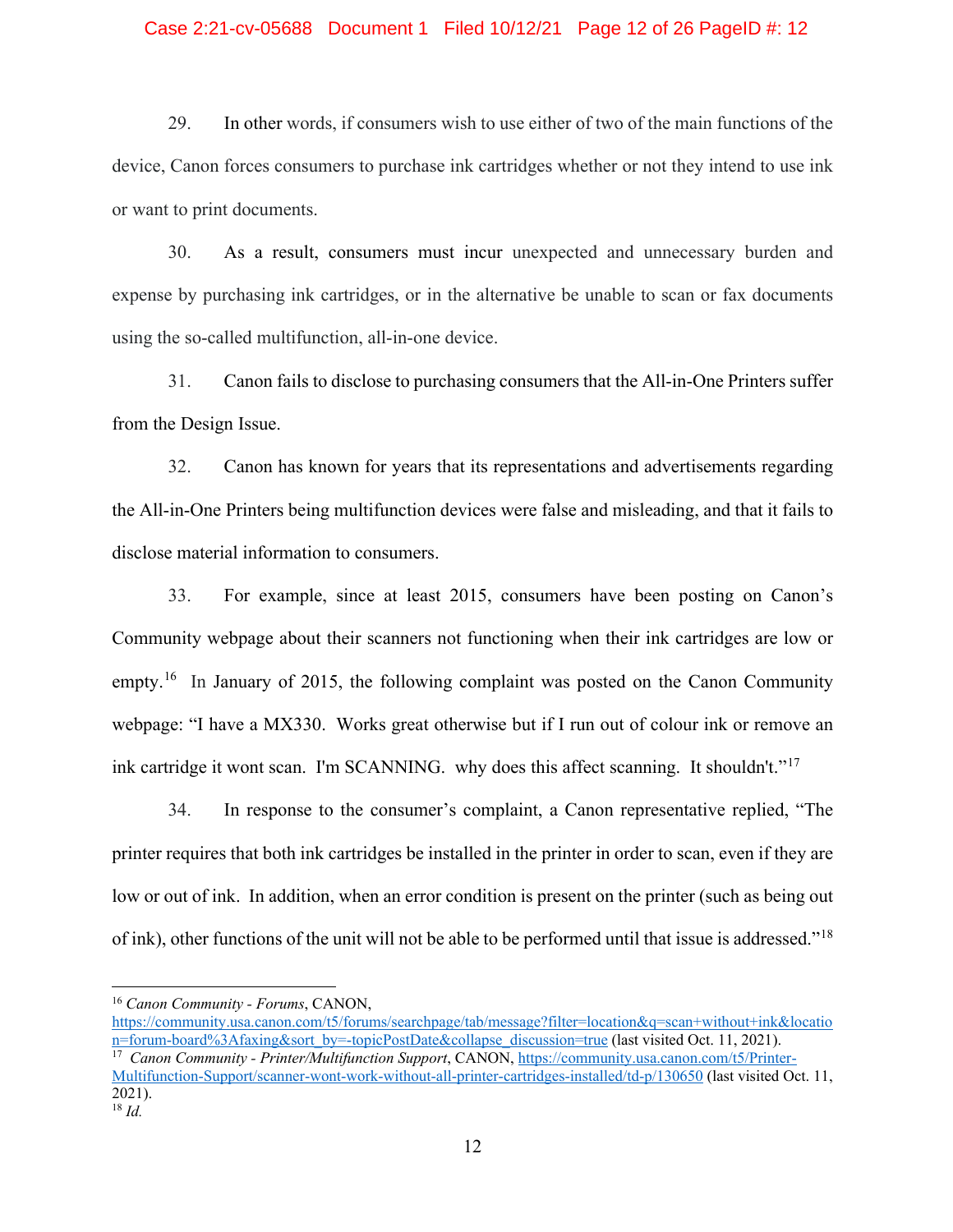35. The Canon Community webpage is replete with similar complaints. One

consumer recently posted the following complaint:



36. Canon replied, stating that the consumer must replace the empty ink tank with a

new tank, and that "there is no workaround for this."<sup>[19](#page-12-0)</sup>

| <b>SME</b> Patrick<br><b>Product Expert</b> | Re: one ink empty can't scan<br>12-02-2020 03:05 PM                                                                                                                                                                                                         | Options $\mathbf{\mathbf{v}}$ |
|---------------------------------------------|-------------------------------------------------------------------------------------------------------------------------------------------------------------------------------------------------------------------------------------------------------------|-------------------------------|
| <b>Canon</b><br>CANON U.S.A., INC.          | Hi rivercook.                                                                                                                                                                                                                                               |                               |
| Posts: 3,860<br>Registered: 07-28-2014      | The PIXMA MG6320 must have all ink tanks installed in the printer and they must all contain ink in order to use the functions of the printer.<br>Replacing the empty ink tank with a new ink tank will resolve this issue. There is no workaround for this. |                               |

37. Canon's competitors do not all engage in this deceptive practice of designing and selling multifunction printers that by default require ink to use the scan and fax features of a multifunction printer. Not all multifunction printers are designed, packaged, and sold to consumers so that low or no ink causes a loss in scan or fax functionality. Not all multifunction

<span id="page-12-0"></span><sup>&</sup>lt;sup>19</sup> Canon Community - Printer/Multifunction Support, CANON, [https://community.usa.canon.com/t5/Printer-](https://community.usa.canon.com/t5/Printer-Multifunction-Support/one-ink-empty-can-t-scan/m-p/323046/highlight/true%23M40538)[Multifunction-Support/one-ink-empty-can-t-scan/m-p/323046/highlight/true#M40538](https://community.usa.canon.com/t5/Printer-Multifunction-Support/one-ink-empty-can-t-scan/m-p/323046/highlight/true%23M40538) (last visited Oct. 11, 2021).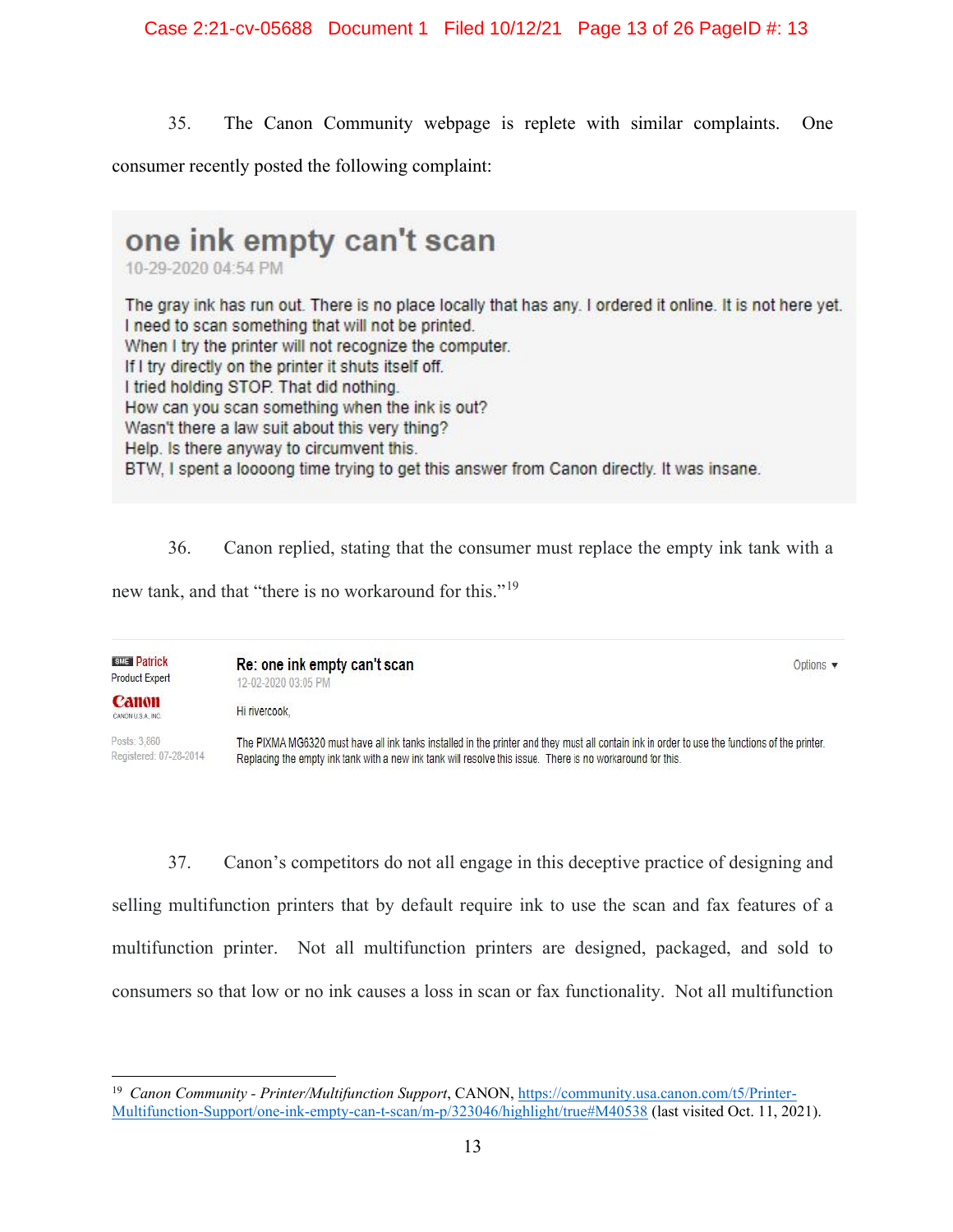#### Case 2:21-cv-05688 Document 1 Filed 10/12/21 Page 14 of 26 PageID #: 14

printers are designed, packaged, and sold to consumers with the scan or fax functionality tied to the level of ink maintained in the device.

38. If Plaintiff knew that Canon's All-in-One Printers had the Design Issue, he would not have purchased the All-in-One Printers on the same terms, and would have paid less for the All-in-One Printer, if at all.

39. Defendant's false, misleading, and deceptive representations and omissions were and are likely to mislead a reasonable consumer acting reasonably under the circumstances.

### **C. Canon's Design of its All-In-One Printers Produces Increased Ink Sales**

40. There is no legitimate purpose for selling the All-In-One Printers with scanning or faxing functionality that is directly tied to existence or level of ink contained in the devices. Ink is not needed for scanning or faxing functionality. Ink does not improve scanning or faxing performance. Tying the scan or fax capabilities of the All-In-One Printers to ink contained in the devices offers no benefit, and only serves to disadvantage and financially harm consumers.

41. Tying the scan or fax capabilities of the All-In-One Printers to ink contained in the devices does, however, serve to benefit Defendant.

42. Canon derives substantial profits from the sale of Canon printer ink cartridges.

43. Ink cartridges for the All-in-One Printers retail for approximately \$40-50.<sup>20</sup> As such, the cost of ink cartridges amounts to a substantial portion of the cost of the printer housing the cartridges. $21$ 

<span id="page-13-0"></span><sup>20</sup> For example, a pack of color and black ink cartridge refills for the PIXMA TS830 costs \$47.99. *See Shop,*  CANON[, https://shop.usa.canon.com/shop/en/catalog/cli-281-black-cyan-magenta-yellow-4-ink-pack](https://shop.usa.canon.com/shop/en/catalog/cli-281-black-cyan-magenta-yellow-4-ink-pack) (last visited Oct. 11, 2021). Similarly, a purchase of one black ink cartridge and one color ink cartridge compatible with the PIXMA MX452 costs \$43.98. *See Shop,* CANON, [https://shop.usa.canon.com/shop/en/catalog/pixma-mx452](https://shop.usa.canon.com/shop/en/catalog/pixma-mx452-compatible-inks) [compatible-inks](https://shop.usa.canon.com/shop/en/catalog/pixma-mx452-compatible-inks) (last visited Oct. 11, 2021). <sup>21</sup> For example, the PIXMA MG2522 currently retails for \$98.90. *See*  WALMART,

<span id="page-13-1"></span><https://www.walmart.com/ip/Canon-PIXMA-MG2522-Wired-All-in-One-Color-Inkjet-Printer/108208974> (last visited Oct. 11, 2021).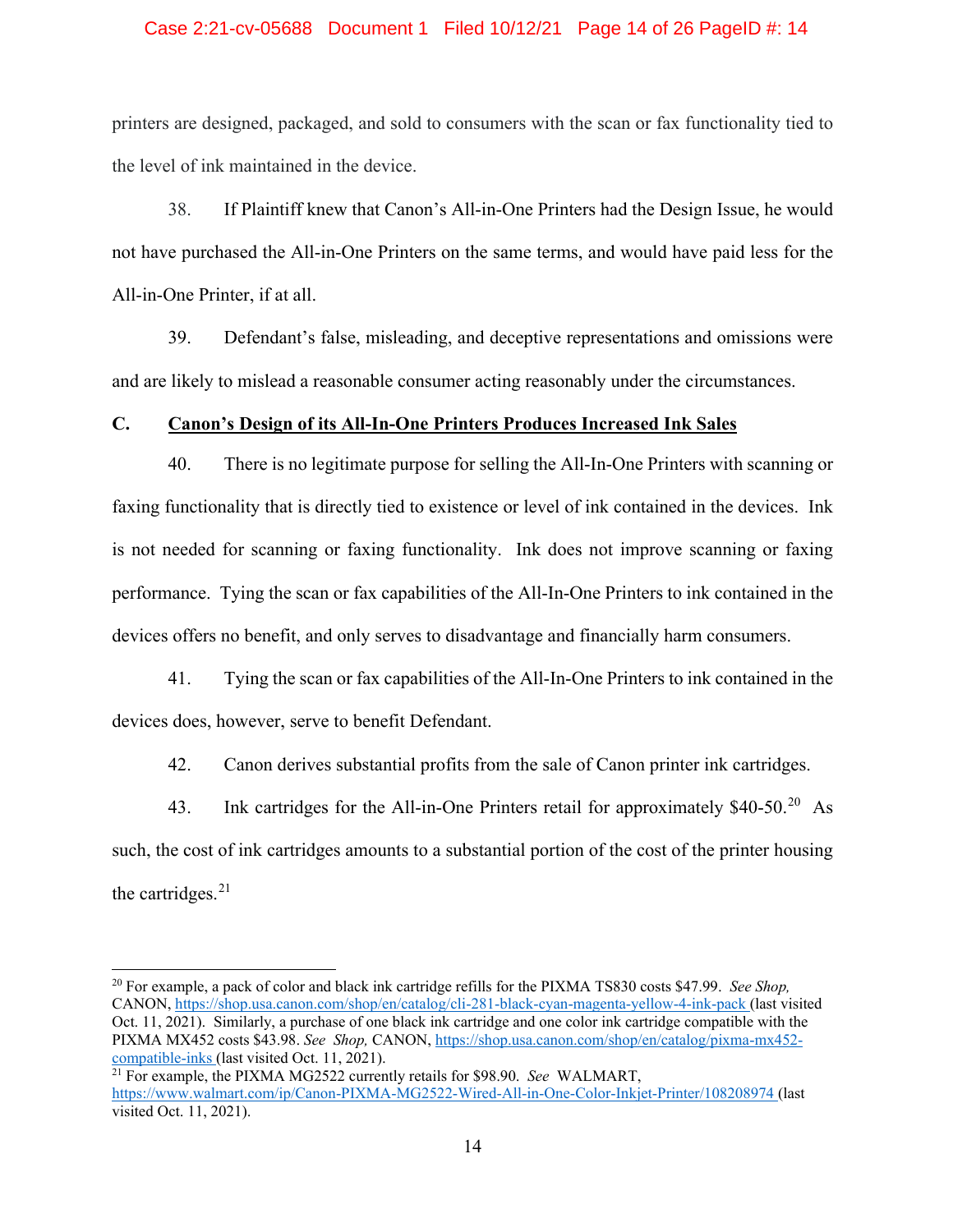#### Case 2:21-cv-05688 Document 1 Filed 10/12/21 Page 15 of 26 PageID #: 15

44. Charles LeCompte, head of Lyra Research, a market research firm in Newton, Massachusetts stated, "[t]he industry figured out years ago that once people buy a printer they are committed to it, so you can sell the printer at or below cost knowing they will buy the cartridges."<sup>[22](#page-14-0)</sup>

45. According to a 2018 Consumer Reports article, inkjet printers are being sold at a low cost, with the expectation that companies would make their profit through sales of the ink cartridges needed for the functioning of the machines.<sup>23</sup> "Most printers are sold at a loss. A manufacturer makes money NOT by selling consumers an inkjet or laser printer, but by selling the supplies needed to print."<sup>[24](#page-14-2)</sup> Wing Lam, an associate director of cost benchmarking at IHS Markit stated that "[t]his is a classic razor-and-blade business model where the manufacturer sells the goods at a low price to help increase the sales of accessories, where the money is made."<sup>25</sup>

46. There is no reason or technical basis for manufacturing the All-in-One Printers with an ink level detection function that causes the scanner to stop functioning when ink is low or empty. Canon designed the All-in-One Printers in such a way to require consumers to maintain ink in their devices regardless of whether they intend to print. The result is an increase in ink sales from which Canon obtains significant profits.<sup>26</sup>

2021, 12:09 PM) <https://www.businessinsider.com/why-printer-ink-so-expensive-2019-8> ("companies do everything they can to keep you buying official ink cartridges") (last visited on October 11, 2021).

<span id="page-14-0"></span><sup>22</sup> Lamont Wood, *Printer ink: Tired of feeding the cash cow?,* COMPUTERWORLD (Mar 28, 2012 6:00 am PST), <https://www.computerworld.com/article/2503134/printer-ink--tired-of-feeding-the-cash-cow-.html> (last visited Oct. 11, 2021); *see also* Jack Houston and Irene Anna Kim, Why printer ink is so expensive, INSIDER (Updated Mar 2,

<span id="page-14-1"></span><sup>23</sup> Tercius Bufete, *Why Is Printer Ink So Expensive?*, CONSUMER REPORTS (September 15, 2018) <https://www.consumerreports.org/printers/why-is-printer-ink-so-expensive-a2101590645/> (last visited Oct 11, 2021).

<span id="page-14-2"></span><sup>24</sup> *Why Are Printer Ink and Toner Cartridges So Expensive?*, TONERBUZZ [https://www.tonerbuzz.com/blog/why](https://www.tonerbuzz.com/blog/why-is-printer-ink-so-expensive/)[is-printer-ink-so-expensive/](https://www.tonerbuzz.com/blog/why-is-printer-ink-so-expensive/) (last visited on October 11, 2021).

<span id="page-14-3"></span><sup>25</sup> Tercius Bufete, *Why Is Printer Ink So Expensive?*, CONSUMER REPORTS (September 15, 2018) <https://www.consumerreports.org/printers/why-is-printer-ink-so-expensive-a2101590645/> (last visited Oct. 11, 2021).

<span id="page-14-4"></span><sup>&</sup>lt;sup>26</sup> Upon information and belief, Canon's Office and Business Printers, which retail for significantly more than the All-in-One Printers, do not suffer from the Design Issue. Additionally, Canon's laser printers allow users to scan documents without toner cartridges.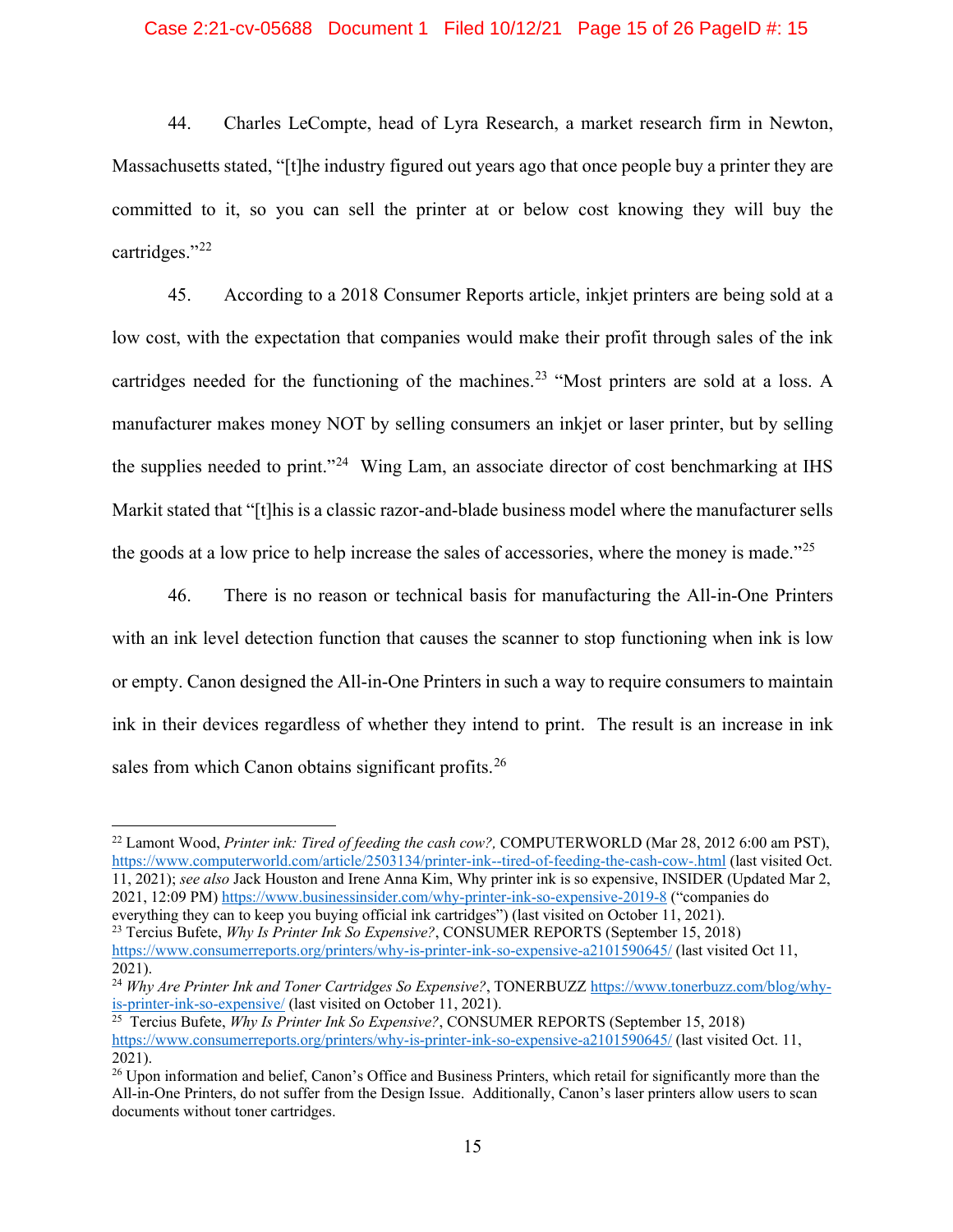#### Case 2:21-cv-05688 Document 1 Filed 10/12/21 Page 16 of 26 PageID #: 16

47. The design forces consumers to incur the unexpected and unnecessary burden and expense in the form of ink purchases or in the alternative be unable to scan or fax documents using the so-called all-in-one device.

48. Canon represents that the main functions of the All-in-One Printers include scanning and faxing documents, but fails to disclose to purchasing consumers that the All-in-One Printers suffer from the Design Issue. Only after consumers purchase the All-in-One Printers do they learn that they must maintain ink in their devices in order to scan or fax documents, functionalities that should not require ink.

#### **CLASS ACTION ALLEGATIONS**

49. Plaintiff brings this action pursuant to Rule 23 of the Federal Rules of Civil Procedure, individually and on behalf of the following Nationwide Class:

> All persons who purchased a Canon All-in-One Printer, in the United States, for personal/household use, at any time within the applicable statute of limitations (the "Nationwide Class").

50. Plaintiff Leacraft brings this action individually and on behalf of the following New York subclass:

> All persons residing in New York who purchased a Canon All-in-One Printer for personal/household use, at any time within the applicable statute of limitations (the "New York Subclass").

51. Specifically excluded from the Class are Canon, its officers, directors, agents, trustees, parents, children, corporations, trusts, representatives, employees, principals, servants, partners, joint venturers, or entities controlled by Canon, and their heirs, successors, assigns, or other persons or entities related to or affiliated with Canon and/or its officers and/or directors, the judge assigned to this action, and any member of the judge's immediate family.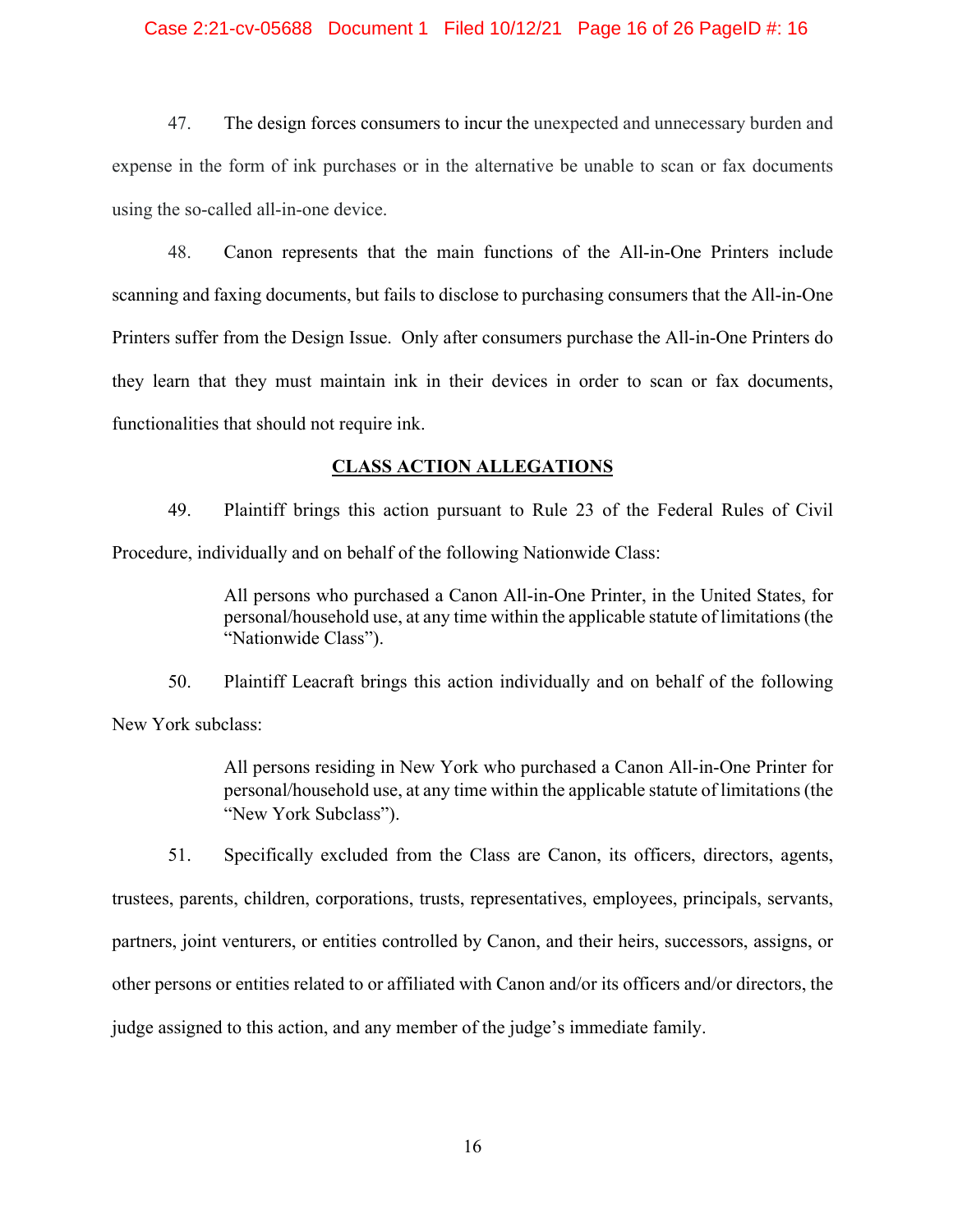#### Case 2:21-cv-05688 Document 1 Filed 10/12/21 Page 17 of 26 PageID #: 17

52. Plaintiff reserves the right to amend the Class definition above if further investigation and/or discovery reveals that the Class should be expanded, narrowed, divided into subclasses, or otherwise modified in any way.

53. This action may be certified as a class action under Federal Rule of Civil Procedure 23 because it satisfies the numerosity, commonality, typicality, adequacy, and superiority requirements therein.

54. Numerosity (Rule  $23(a)(1)$ ): The Class is so numerous that joinder of all Class members is impracticable. Although the precise number of such persons is unknown, and the facts are presently within the sole knowledge of Defendant, Plaintiff estimates that the Class is comprised of thousands of Class members. The Class is sufficiently numerous to warrant certification.

55. Typicality of Claims (Rule 23(a)(3)): Plaintiff, like the other purchasers of the Allin-One Printers, has been subjected to Canon's deceptive and misleading course of conduct, including Canon's failure to disclose material information. Plaintiff is a member of the Class and his claims are typical of the claims of the members of the Class. The harm suffered by Plaintiff is similar to that suffered by all other Class members that was caused by the same misconduct by Canon.

56. Adequacy of Representation (Rule  $23(a)(4)$ ): Plaintiff will fairly and adequately represent and protect the interests of the Class. Plaintiff has no interests antagonistic to, nor in conflict with, the Class. Plaintiff has retained competent counsel who are experienced in consumer and commercial class action litigation and who will prosecute this action vigorously.

57. Superiority (Rule  $23(b)(3)$ ): A class action is superior to other available methods for the fair and efficient adjudication of this controversy. Because the monetary damages suffered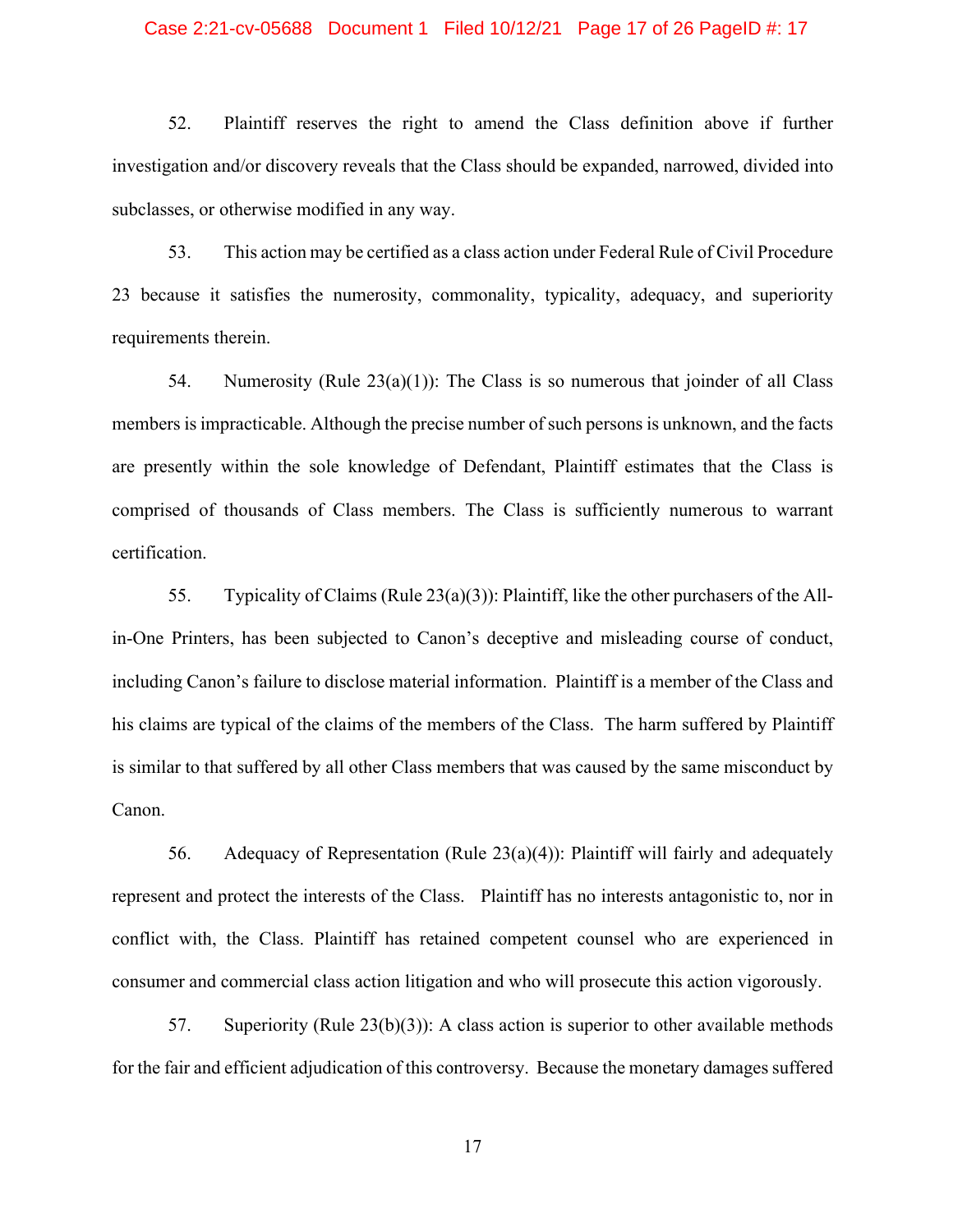#### Case 2:21-cv-05688 Document 1 Filed 10/12/21 Page 18 of 26 PageID #: 18

by individual Class members is relatively small, the expense and burden of individual litigation make it impossible for individual Class members to seek redress for the wrongful conduct asserted herein. If Class treatment of these claims is not available, Canon will likely continue its wrongful conduct, will unjustly retain improperly obtained revenues, or will otherwise escape liability for its wrongdoing as asserted herein.

58. Predominant Common Questions (Rule  $23(a)(2)$ ): The claims of all Class members present common questions of law or fact, which predominate over any questions affecting only individual Class members, including:

- a. Whether Canon's conduct violates the New York General Business Law § 349;
- b. Whether Canon's conduct violates the New York General Business Law § 350;
- c. Whether Canon breached its express warranties;
- d. Whether Canon has been unjustly enriched;
- e. Whether Canon All-in-One Printers function as a scanner with low or empty ink;
- f. Whether Canon failed to disclose material information; and
- g. The nature of relief, including damages and equitable relief, to which Plaintiff and members of the Class are entitled.

59. Information concerning Canon All-in-One Printer sales is available from Canon's books and records or third-party retailer records.

60. Plaintiff knows of no difficulty which will be encountered in the management of this litigation which would preclude its maintenance as a class action.

61. The prosecution of separate actions by individual members of the Class would run the risk of inconsistent or varying adjudications, and establish incompatible standards of conduct for Canon. Prosecution as a class action will eliminate the possibility of repetitious and inefficient litigation.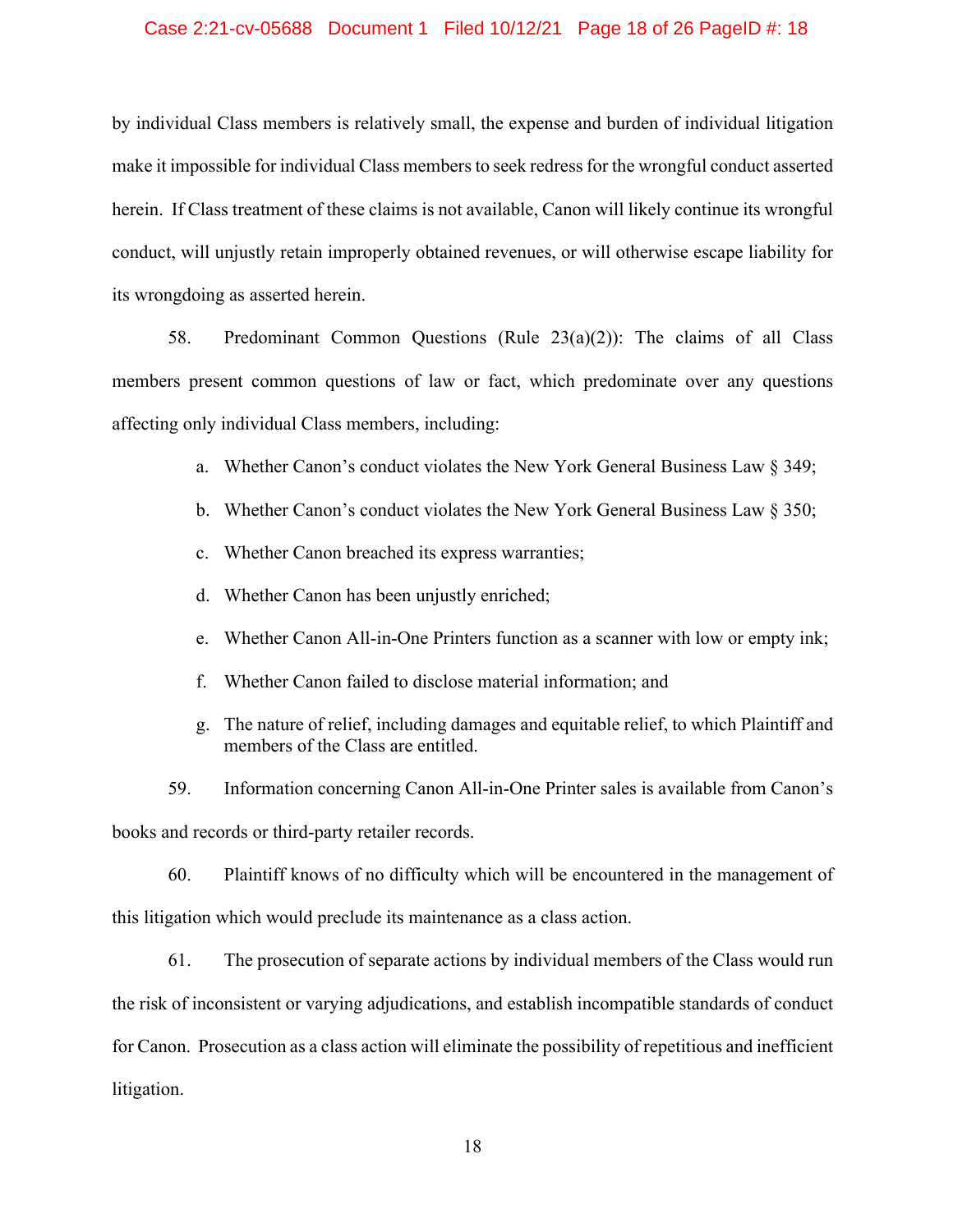62. Canon has acted or refused to act on grounds generally applicable to the Class, thereby making appropriate final injunctive relief or corresponding declaratory relief with respect to the Class as a whole.

63. Given that Canon's conduct is ongoing, monetary damages are insufficient and there is no complete and adequate remedy at law.

# **CAUSES OF ACTION**

#### **COUNT I**

#### **BREACH OF EXPRESS WARRANTY**

## **(On behalf of Plaintiff and the Nationwide Class (or alternatively, the New York Subclass) against Defendant)**

64. Plaintiff hereby incorporates all other paragraphs of this Complaint and restates them as if fully set forth herein.

65. From its headquarters in New York, Canon marketed and sold the All-in-One Printers into the stream of commerce with the intent that the All-in-One Printers would be purchased by Plaintiff and Class members. Canon's false and deceptive product labels and advertising emanated from New York.

66. The All-in-One Printers' packaging and advertising constitute express warranties,

became part of the basis of the bargain, and are part of a standardized contract between Plaintiff and the members of the Class on the one hand, and Defendant on the other.

67. All conditions precedent to Defendant's liability under this contract have been performed by Plaintiff and the Class, including providing Defendant with timely notice of the alleged breach of warranty.<sup>[27](#page-18-0)</sup>

<span id="page-18-0"></span><sup>&</sup>lt;sup>27</sup> Notice of Plaintiff's claims was provided to Defendant. Plaintiff sought to address and resolve the allegations and relief sought in this complaint through a pre-suit demand, dated August 12, 2021, and subsequent discussions by and between counsel for Plaintiff and Canon.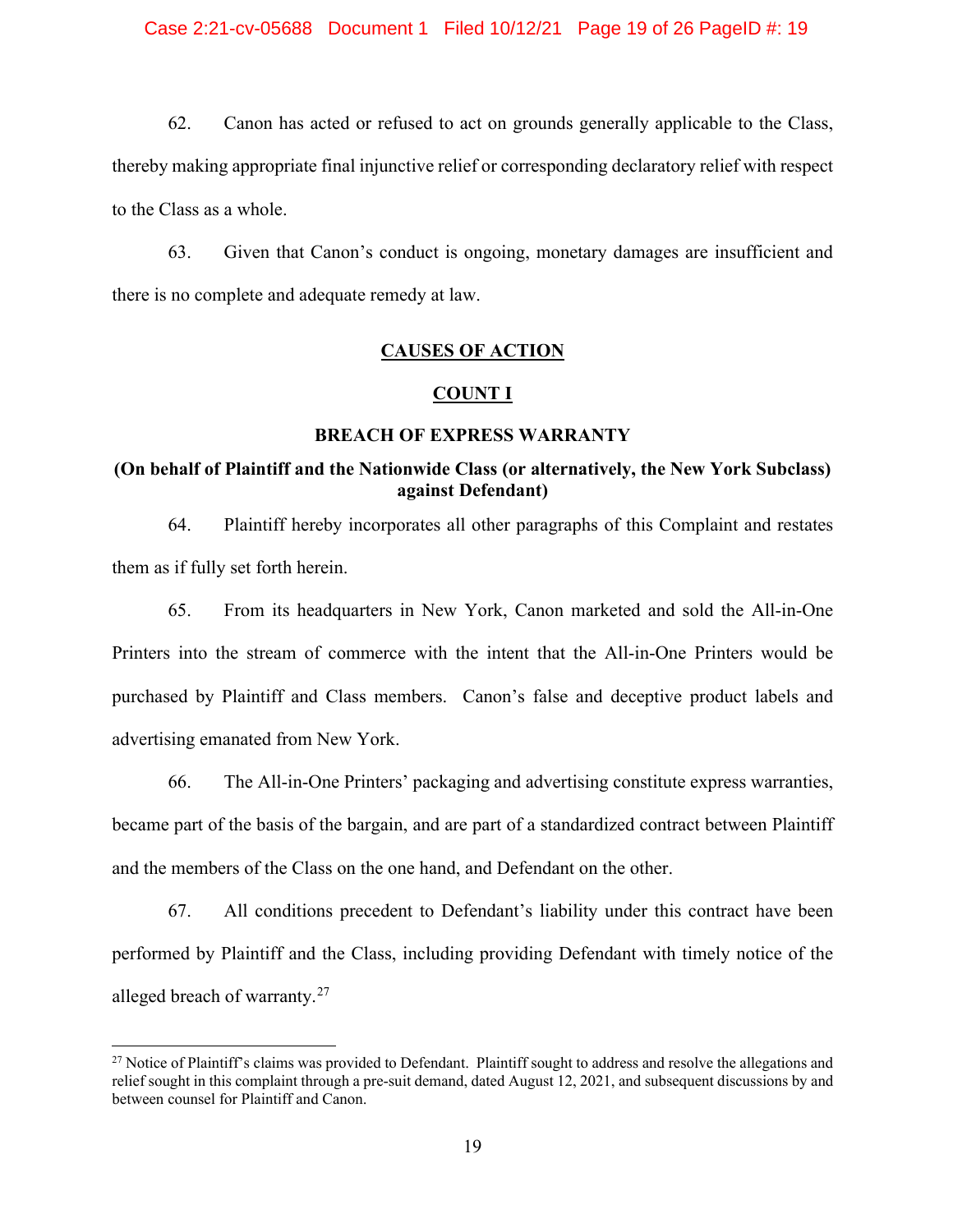#### Case 2:21-cv-05688 Document 1 Filed 10/12/21 Page 20 of 26 PageID #: 20

68. Defendant is in privity with Plaintiff and members of the Class. Plaintiff and Class members, not the retailers, were the intended beneficiaries of Defendant's All-in-One Printers and the associated written warranties. Defendant created the All-in-One Printers advertising and labeling at issue and warranted the All-in-One Printers to Plaintiff and members of the Class directly and/or through the doctrine of agency. Defendant's sale of the All-in-One Printers was either direct or through authorized sellers. Purchase through authorized sellers is sufficient to create privity because such authorized sellers are Defendant's agents for the purpose of the sale of the All-in-One Printers. Further, Defendant knew the identity, purpose and requirements of Plaintiff and members of the Class and manufactured the All-in-One Printers to meet their requirements.

69. Canon breached the terms of this contract, including the express warranties with Plaintiff and the Class. Canon utilized false and deceptive product labels and advertising to promote the sale of All-in-One Printers by representing that the devices would function as scanners and fax machines under ordinary circumstances.

70. For example, Canon expressly warranted both on product packaging and in advertisements that the All-in-One Printers are multifunction devices with scanning and fax features. *See supra ¶¶* 18-20.

71. Through these representations, Canon made express warranties that the All-in-One Printers would conform to the representations.

72. The representations, as set forth above, contained or constituted affirmations of fact or promises made by the seller to the buyer which related to the goods and became part of the basis of the bargain creating an express warranty that the goods shall conform to the affirmations of fact or promises.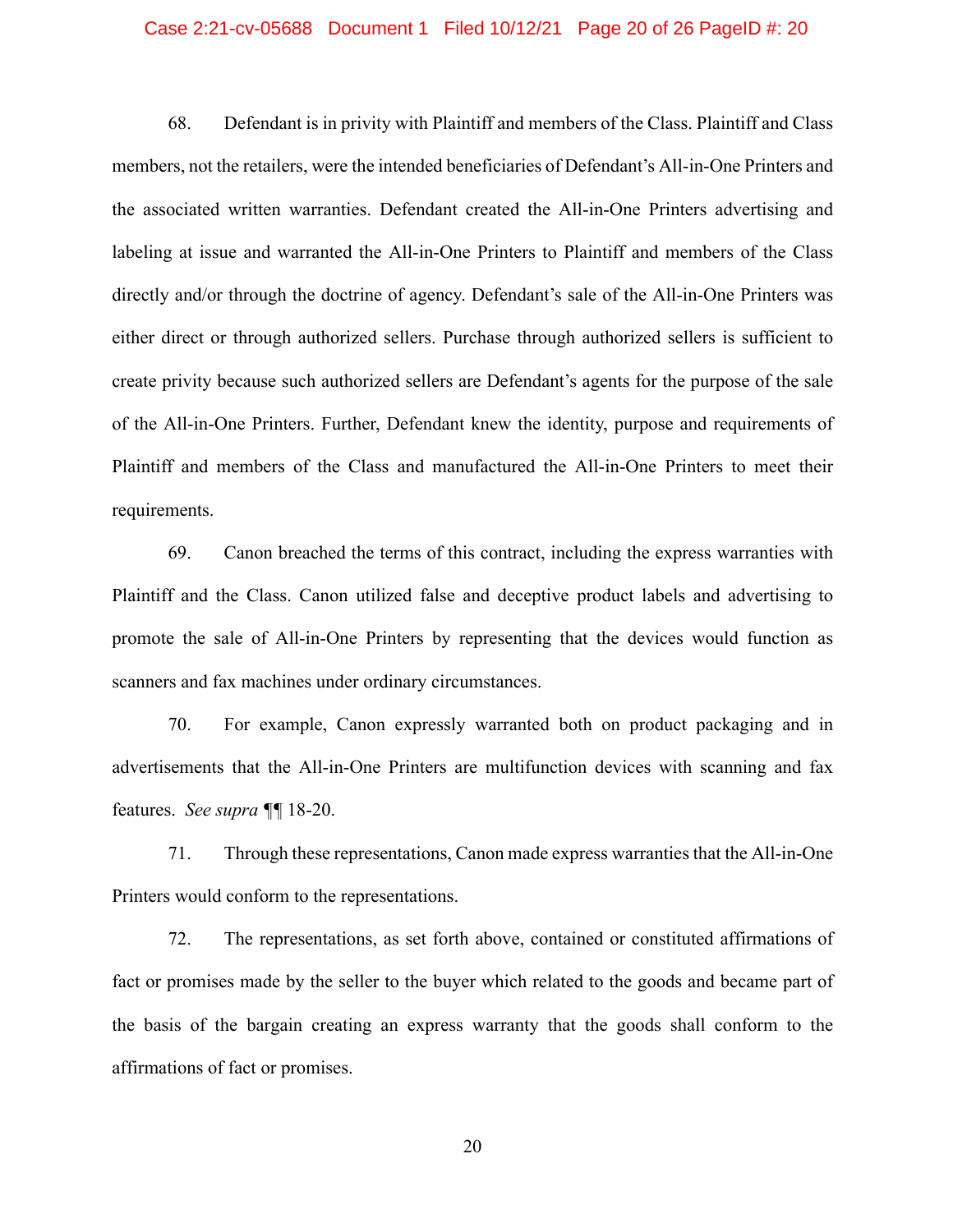#### Case 2:21-cv-05688 Document 1 Filed 10/12/21 Page 21 of 26 PageID #: 21

73. However, the All-in-One Printers do not conform to the representations made by Canon because All-in-One Printers do not function as scanners or fax machines if the devices have low or empty ink cartridges. As a result, consumers are forced to incur unexpected and unnecessary burden and expense in the form of ink purchases or in the alternative be unable to scan or fax documents using the so-called all-in-one device. Having low or empty ink cartridges is an ordinary and reasonably expected circumstance or condition for the so-called multifunction devices.

74. Plaintiff and Class members, by use of reasonable care or diligence, could not have discovered the breached warranty or known before making their purchases, that the All-in-One Printers would not by default provide the advertised scan and fax functionality if the devices have low or empty ink cartridges.

75. As a direct or proximate result of Defendant's conduct, Plaintiff and the Class have suffered actual damages in the purchase of the All-in-One Printers because they would not have purchased the product on the same terms, if at all, or would have paid less for the All-in-One Printers, had they known that central functions of their device would be inoperable with low or empty ink cartridges.

#### **COUNT II**

# **VIOLATION OF NEW YORK GENERAL BUSINESS LAW § 349 (On behalf of the New York Subclass against Defendant)**

76. Plaintiff hereby incorporates all other paragraphs of this Complaint and restates them as if fully set forth herein.

77. Plaintiff brings this count on behalf of himself and all members of the New York Subclass.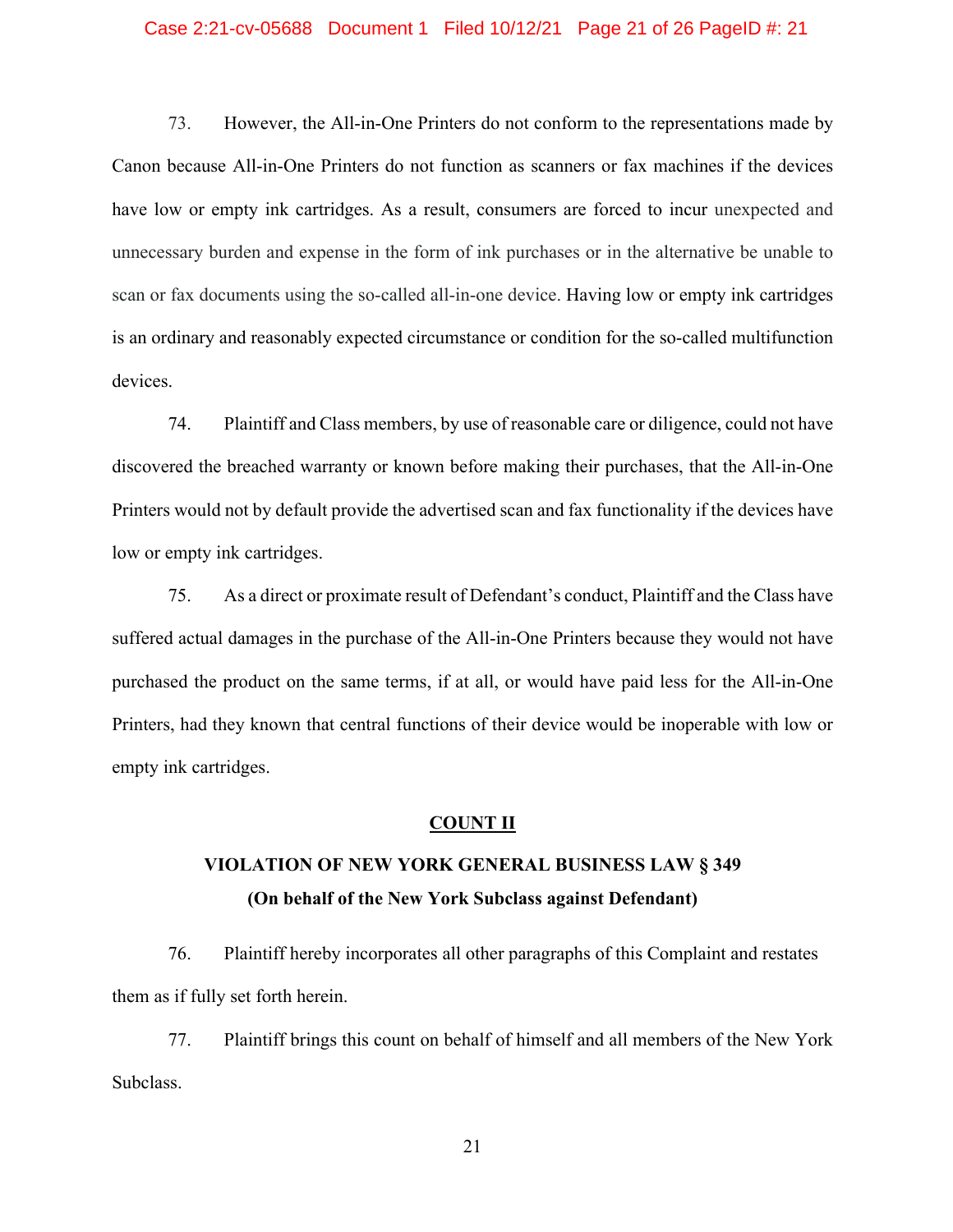#### Case 2:21-cv-05688 Document 1 Filed 10/12/21 Page 22 of 26 PageID #: 22

78. New York's General Business Law § 349 prohibits deceptive acts or practices in the conduct of any business, trade, or commerce.

79. In its sale of goods throughout the State of New York, Defendant conducts business and trade within the meaning and intendment of New York's General Business Law § 349.

80. Plaintiff and members of the New York Subclass are consumers who purchased the All-in-One Printers from Defendant for their personal use.

81. By the acts and conduct alleged herein, Defendant engaged in deceptive, unfair, and misleading acts and practices, which include, without limitation, failing to disclose that the All-in-One Printers were designed in such a way that made them unsuitable and unusable for their intended purpose (*i.e.*, scanning and faxing documents).

82. Defendant intentionally concealed and omitted material facts regarding the true nature of the All-in-One Printers.

83. Defendant also falsely represented on product packaging and in advertisements that the All-in-One Printers function as scanners and fax machines under ordinary circumstances.

84. The foregoing deceptive acts and practices were directed at consumers.

85. The foregoing deceptive acts and practices are misleading in a material way because they fundamentally misrepresent the characteristics and quality of the All-in-One Printers to induce consumers to purchase the same.

86. Defendant's representations and omissions were material because they were likely to deceive reasonable consumers.

87. Defendant possessed information about the Design Issue, which was relevant to Plaintiff and Class members, but failed to disclose this information.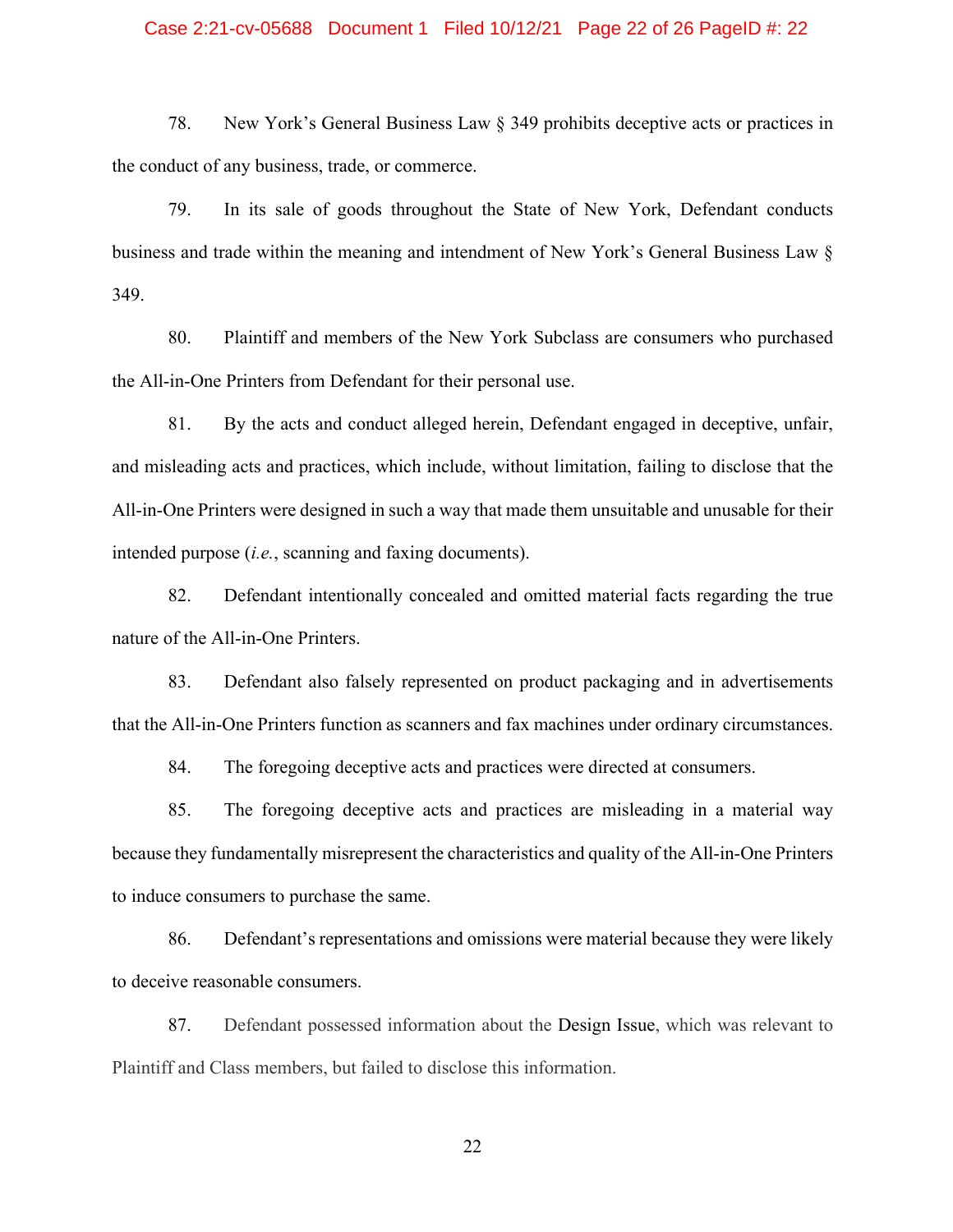#### Case 2:21-cv-05688 Document 1 Filed 10/12/21 Page 23 of 26 PageID #: 23

88. By reason of this conduct, Defendant engaged in deceptive conduct in violation of New York's General Business Law.

89. Defendant's actions are the direct, foreseeable, and proximate cause of the damages that Plaintiff and members of the New York Subclass have sustained from having paid for Defendant's All-in-One Printers.

90. As a result of Defendant's violations, Plaintiff and members of the New York Subclass have suffered damages because: (a) they would not have purchased the All-in-One Printers on the same terms, if at all, if they knew that the All-in-One Printers suffered from the Design Issue; and (b) the All-in-One Printers do not have the characteristics, uses, benefits, or qualities as promised.

91. On behalf of himself and other members of the New York Subclass, Plaintiff brings this action to enjoin Defendant's unlawful and deceptive acts or practices and seek to recover their actual damages or fifty dollars, whichever is greater, per violation, three times actual damages, and reasonable attorneys' fees.

#### **COUNT III**

# **VIOLATION OF NEW YORK GENERAL BUSINESS LAW § 350 (On behalf of the New York Subclass against Defendant)**

92. Plaintiff hereby incorporates all other paragraphs of this Complaint and restates them as if fully set forth herein.

93. Plaintiff brings this count on behalf of himself and all members of the New York Subclass that purchased an All-in-One Printer.

94. New York's General Business Law § 350 prohibits false advertising in the conduct of any business, trade, or commerce.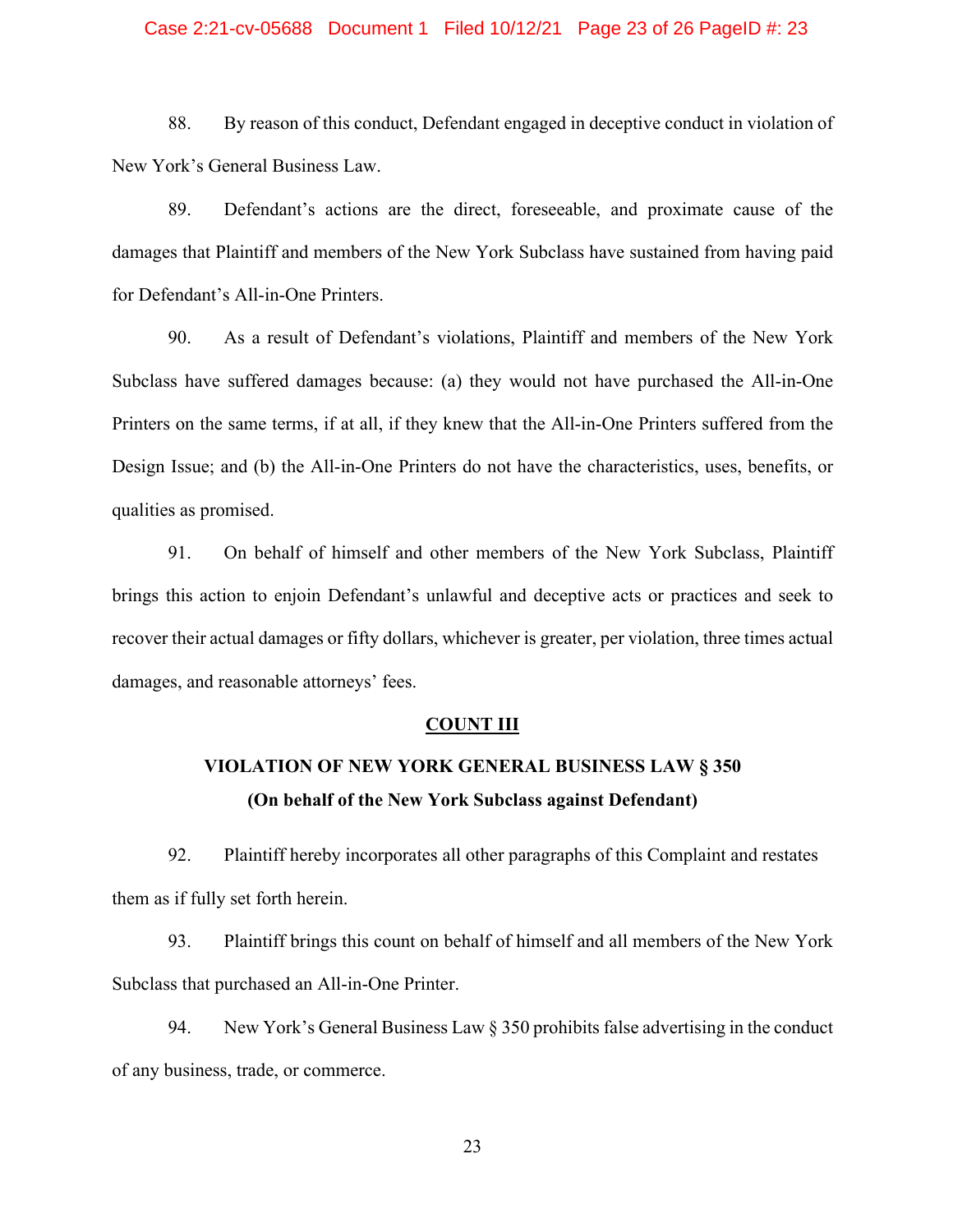#### Case 2:21-cv-05688 Document 1 Filed 10/12/21 Page 24 of 26 PageID #: 24

95. Pursuant to said statute, false advertising is defined as "advertising, including labeling, of a commodity ... if such advertising is misleading in a material respect."

96. Based on the foregoing, Defendant engaged in consumer-oriented conduct that is deceptive or misleading in a material way which constitutes false advertising in violation of Section 350 of New York's General Business Law.

97. Defendant's false, misleading, and deceptive representations and omissions of fact about the All-in-One Printers were and are directed towards consumers.

98. Defendant's false, misleading, and deceptive representations and omissions were material and are likely to mislead a reasonable consumer acting reasonably under the customary or usual circumstances.

99. Defendant's false, misleading, and deceptive representations and omissions have resulted in consumer injury or harm to the public interest.

100. As a result of Defendant's false, misleading, and deceptive statements and representations of fact, and omissions, Plaintiff and the New York Subclass have suffered and continue to suffer economic injury.

101. As a result of Defendant's violations, Plaintiff and members of the New York Subclass have suffered damages because: (a) they would not have purchased the All-in-One Printers on the same terms, if at all, if they knew that the All-in-One Printers suffered from the Design Issue; and (b) the All-in-One Printers do not have the characteristics, uses, benefits, or qualities as promised.

102. On behalf of himself and other members of the New York Subclass, Plaintiff seeks to recover actual damages or five hundred dollars, whichever is greater for each violation, three times actual damages, and reasonable attorneys' fees.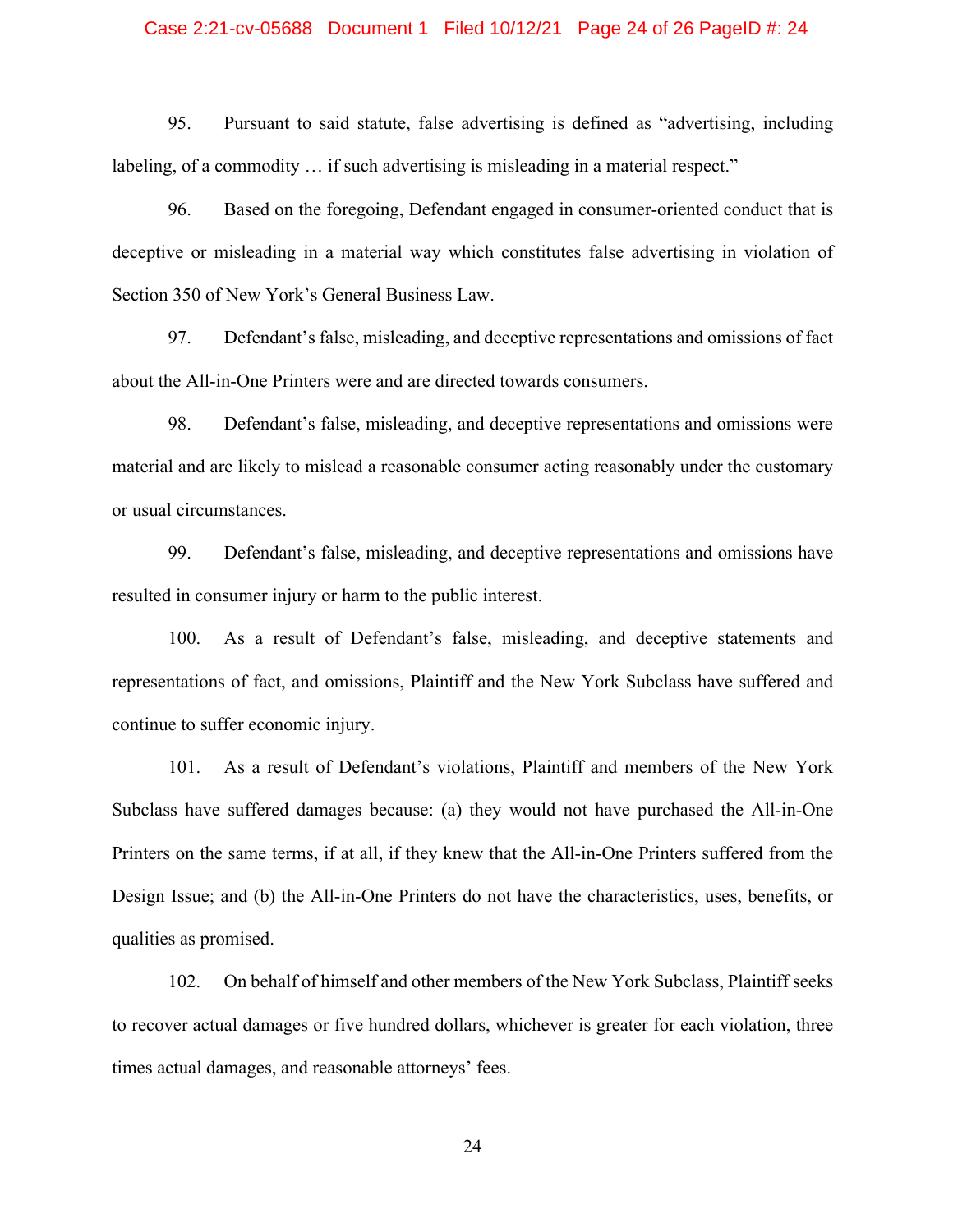#### **COUNT IV**

#### **UNJUST ENRICHMENT**

## **(On behalf of Plaintiff and the Nationwide Class (or alternatively, the New York Subclass) against Defendant)**

103. Plaintiff hereby incorporates all other paragraphs of this Complaint and restates them as if fully set forth herein.

104. Plaintiff brings this claim individually and on behalf of the members of the proposed Class against Defendant.

105. Plaintiff and members of the Class conferred benefits on Defendant by purchasing the All-in-One Printers.

106. Defendant has been unjustly enriched in retaining the revenues derived from Plaintiff's and Class Members' purchases of the All-in-One Printers. Retention of those moneys under these circumstances is unjust and inequitable because Defendant has engaged, and continues to engage, in a systematic campaign of representing that the All-in-One Printers function as scanners and fax machines under ordinary circumstances and has intentionally concealed and omitted material facts regarding the true nature of the All-in-One Printers. These false representations and omissions caused injuries to Plaintiff and members of the Class because they would not have purchased the All-in-One Printers on the same terms, if at all, if they knew that the All-in-One Printers suffered from the Design Issue.

107. Because Defendant's retention of the non-gratuitous benefits conferred on them by Plaintiff and members of the Class is unjust and inequitable, Defendant must pay restitution to Plaintiff and members of the Class for its unjust enrichment, as ordered by the Court.